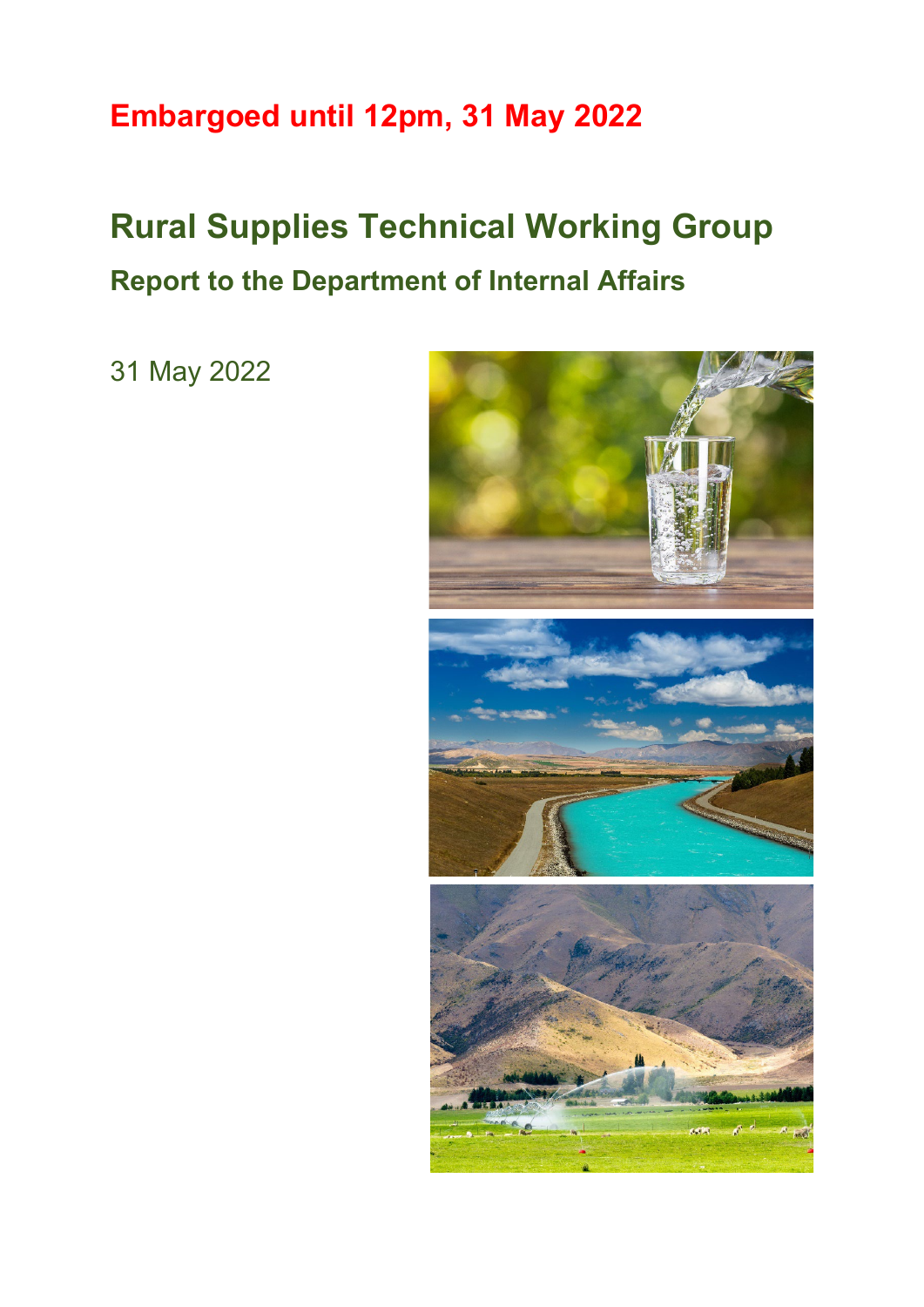# **Foreword**

The Rural Supplies Technical Working Group was established in response to feedback from the sector during the eight-week engagement period requested by Local Government New Zealand.

The rural sector has unique and varying concerns. Our task was to listen to and understand the concerns from the rural sector about the Government's reform plans and report back to the Department of Internal Affairs with recommendations to address these.

Our group's members are themselves drawn from rural communities and represent a cross section of the sector. As a group, we've aimed to produce recommendations that are practical and fit our shared values.

Over the last three months, the Working Group has considered issues around the Three Waters reform and its possible interaction with the many and varied rural water supplies throughout the country.

The Three Waters reform is focused on the aggregation of many council-owned water services into four new water services entities, which will be collectively owned by councils on behalf of the communities they serve.

It is important to note that rural supplies which have no council ownership will not be affected by the current reform. Privately owned supplies will continue to operate independently following reform under their current governance and management arrangements.

The Working Group was also asked to consider the impact of recent regulatory changes on all rural supplies whether they are council owned, privately owned, or in the case of marae and papakāinga, owned by hapū or iwi.

Considering the wide range of rural supplies, with diverse governance structures, ownership arrangements and degree of sophistication, it quickly became apparent to us that one size does not fit all.

It is clear there is a broad spectrum of needs across the tens of thousands of rural supplies or schemes that are spread across the country.

After canvassing our rural communities, we were able to sharpen our focus.

While the wider service delivery reforms focus on all three waters—drinking water, wastewater and stormwater—the relevance of reform for those living in our rural communities is specifically around drinking water.

For many rural New Zealanders, drinking water comes from the same water supply that sustains their livelihoods, supporting stock health, crops and the viability of their business operations. There is often a greater connection between rural water users and their supply through direct involvement in the governance and management of water schemes.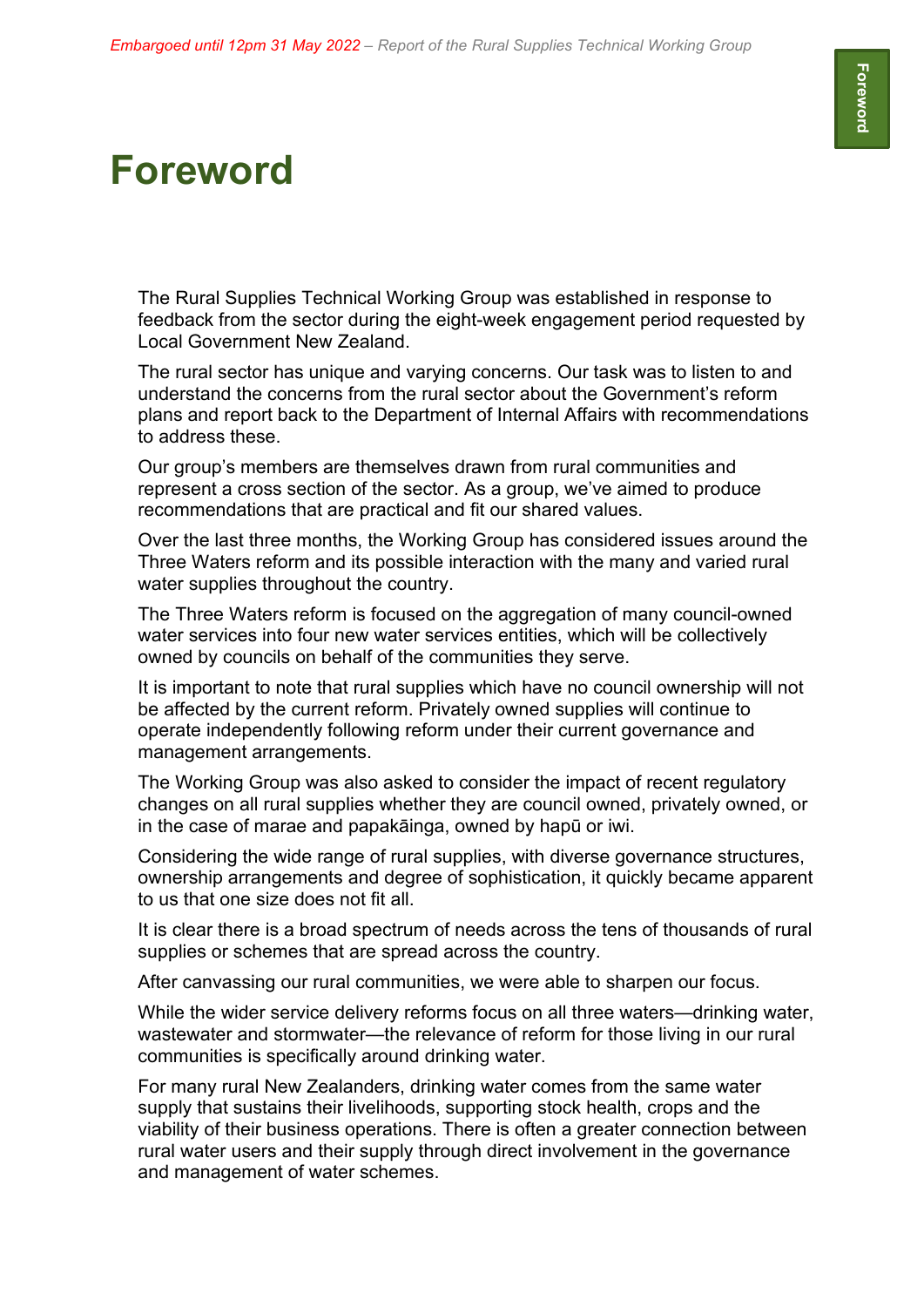As the group progressed its work, the key issues crystalised around ownership, governance, pricing and accountability. These matters are the focus of our recommendations.

We wish to acknowledge the efforts of the Working Group on Representation, Governance and Accountability whose report and recommendations were of assistance in establishing the foundations for our considerations.

As a group, we are confident that our recommendations provide a framework for the recognition of the particular interests of our rural communities through the reform process.

We also acknowledge that further work is required to address the needs of our rural marae and papakāinga.

While as a country we have to accept the reality of the water services challenges we presently face and the need for fundamental change, as a group our consideration has always been driven by the underlying aspiration of ensuring safer, better and affordable drinking water services for all rural New Zealanders.

From a personal perspective, it has been a privilege to have had the opportunity to contribute to the reform process through this working group.

I hope you will appreciate the magnitude of the task, and the need to consider a wide range of individual needs and circumstances. This is not a one-size-fits-all task, and I look forward to working alongside Government and the new water services entities to accommodate a range of rural water schemes.

We thank you for taking the time to analyse our report and recommendations and remind you that this is only one step in the process; the opportunity for further input and discussions exists in the coming months.

Dadeg

Bryan Cadogan **Chairperson**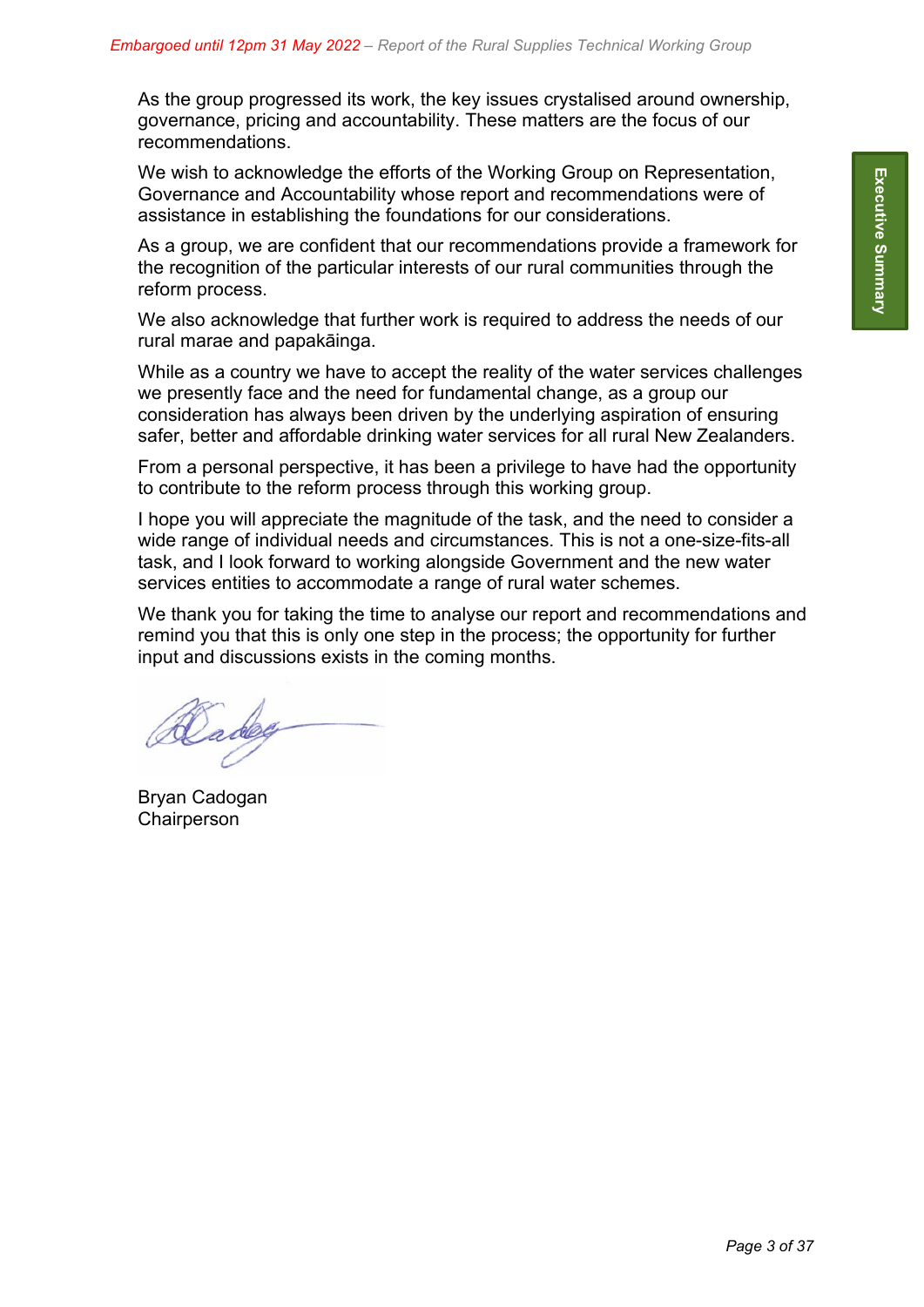# **Executive Summary**

This paper sets out the advice to the Department of Internal Affairs (**DIA**) from the Rural Supplies Technical Working Group (**the group**) on the proposed new water services entities legislation. The primary focus of this report relates to **council-owned** mixed-use rural supplies.

We found that users of mixed-use rural supplies have concerns that relate to Three Waters services delivery reform, and implications for the ongoing ownership and management of mixed-use rural supplies. In particular, we found:

- some users of council owned mixed-use rural supplies are concerned about the implications of transfer of their schemes to water services entities for their ongoing operation and management, and for rural users to continue to have input to management and operational decisions. This is especially so for schemes that provide water for stock and irrigation purposes, with farmers concerned about the ongoing security of supply;
- there is also concern about the future cost and prices that rural communities will pay for water services, with some believing that they will pay increased prices to subsidise the costs of water services to urban consumers;
- some owners of private schemes mistakenly believe that their mixed-use rural supplies will be taken by government and water services entities or transferred to Māori ownership.

More generally, the group found that many owners of smaller and previously unregistered and unregulated mixed-use rural supplies are concerned about the implications of water services regulation, with many believing that new regulatory requirements have already or are about to apply, rather than in four to seven years.

Many owners of **rural supplies** (including council owned rural supplies) are concerned that regulatory requirements will be disproportionate to risk and will require treatment of large volumes of water for stock and agricultural purposes.

The group further found that historic inequities in funding and support for water services by both councils and government mean that many marae and papakāinga drinking water supplies require substantial investment in order to provide consistently safe drinking water.

## **Transfer of council-owned mixed-use rural supplies**

The group recommends that all council owned mixed-use rural supplies should transfer to the water services entities. This is because water services entities, rather than councils, will have the people, resources and expertise to operate these schemes into the future. However, we recommend an ability, in specific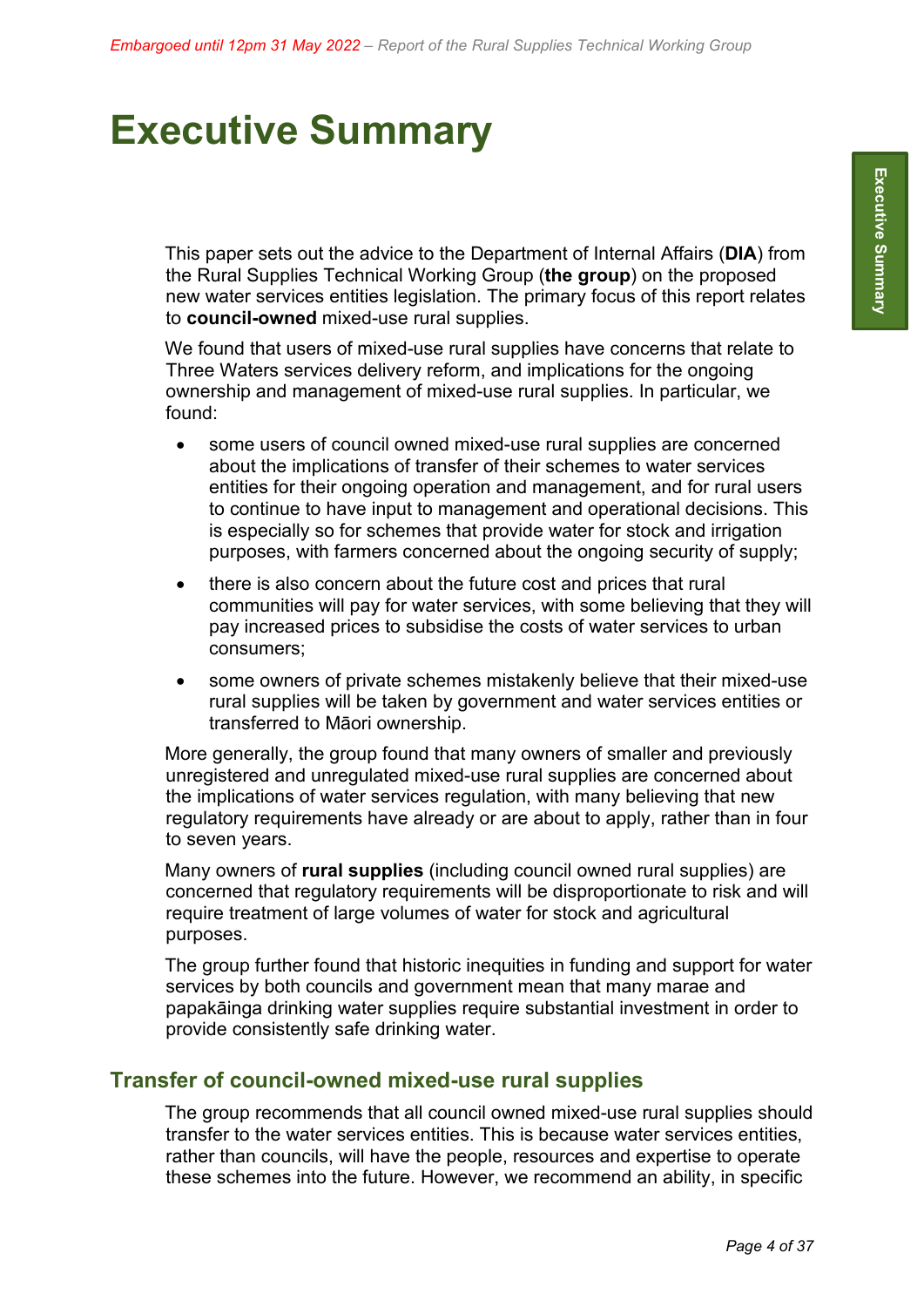and limited circumstances, for some mixed-use rural water supplies to transfer into user ownership rather to a water services entity.

Factors to be considered in this decision include the criticality of the drinking water supply to consumers, the size of its drinking water customer base, the predominant use of the scheme (whether it be agricultural or human drinking water), and the capability, capacity and financial ability of user owners to sustainably supply safe drinking water to consumers.

The group recommends a five-step process be implemented to determine if a mixed-use rural supply transfers to its users. Where ownership of a mixed-use rural supply is unclear, the group recommends that a process be established to enable case-by-case consideration and engagement between affected parties.

### **Drinking water regulatory compliance**

The group agrees that rural consumers should enjoy access to safe drinking water and that regulation is needed to provide assurance. In doing so, we advocate for an appropriate risk-based approach to drinking water regulatory compliance. We recommend that Taumata Arowai advance work to develop multiple compliance pathways for rural and small drinking water supplies as quickly as possible.

We recommend the Department of Internal Affairs and Taumata Arowai work closely together and undertake further engagement and analysis on the scope and scale of the small and rural supply issues and develop options to resolve them based on cost effective solutions including end-point treatment.

In relation to particular concerns about chlorine requirements in reticulated networks, the group recommends that Taumata Arowai develop options to not chlorinate in certain drinking water supplies to reduce the regulatory burden for small and rural drinking water suppliers.

### **Rural marae and papakāinga**

The group has very strong views that historic inequities in rural marae and papakāinga drinking water and wastewater services need to be addressed. We note that this additional support needs to be enduring (i.e. not just a oneoff funding boost).

We recommend that, when established, the water service entities prioritise the assessment of marae and papakāinga (including how to give effect to Te Mana o te Wai), along with coordinated agency work to address the geospatial information gap.

We also recommend that the government establish an additional working group to consider the issues around rural marae and papakāinga as soon as practicable.

## **Pricing and charging**

The group is largely supportive of the direction that the reforms have signalled on pricing and charging. The group makes some specific recommendations on pricing and charging. These include: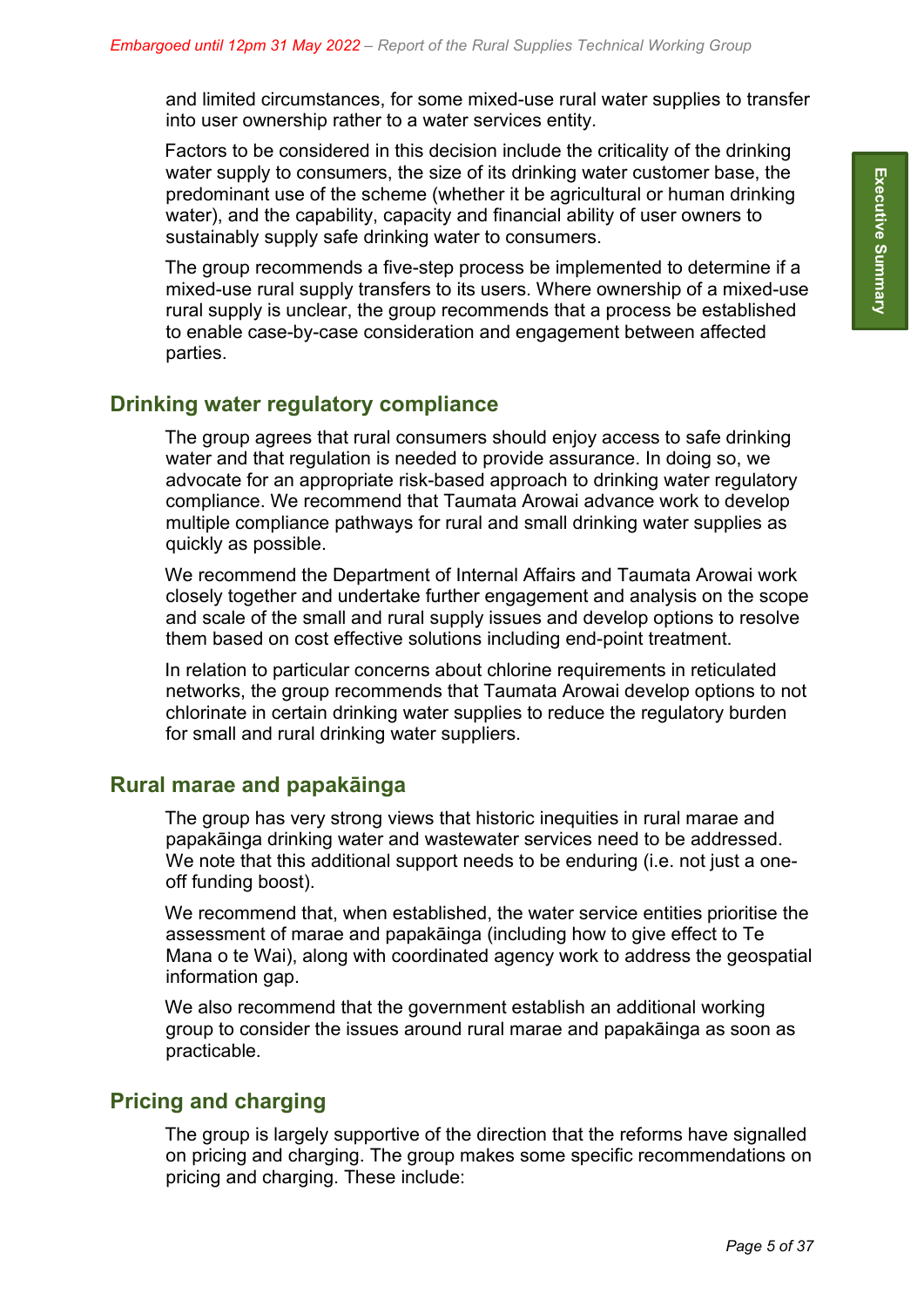- no cross-subsidies between different three waters services i.e. drinking water, wastewater or stormwater services;
- rural service users should generally not be subsidising urban service users;
- consultation with rural users on pricing and funding plans for water services entities, including the types of charges proposed (e.g. a mixture of fixed and volumetric charges) must be undertaken before the entities 'go live' and before domestic volumetric pricing is introduced to new areas;
- any use of geographic price averaging should be limited to the same service and similar 'classes' of user so that price averaging between agricultural and horticultural water supply and domestic drinking water supply will not occur;
- there be some exceptions to geographic averaging, including, where communities have sought a different level of service than is provided elsewhere in the water services area;
- the rate of increase in prices to achieve geographically averaged prices should be limited to reduce price shocks.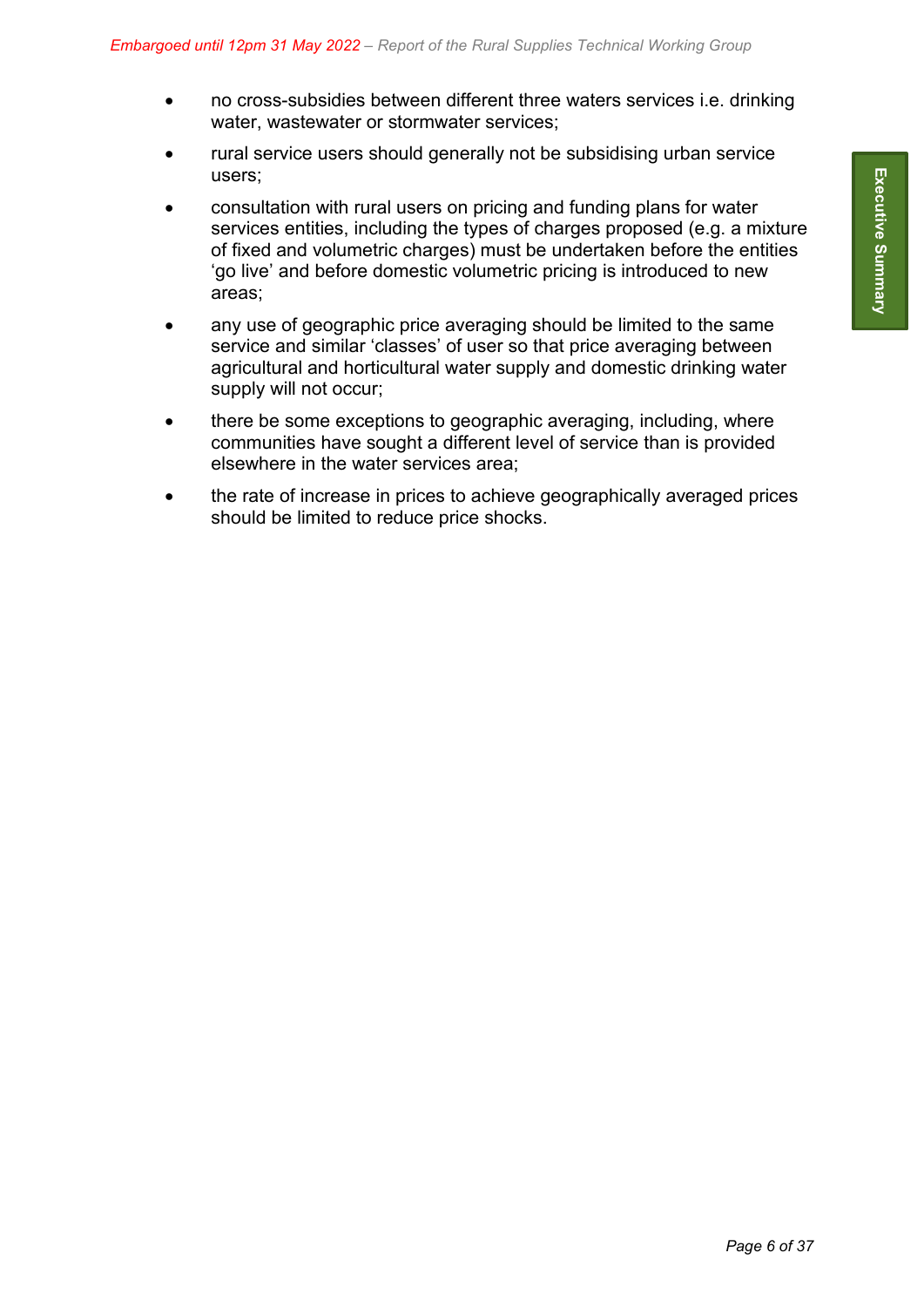# **Background**

- 1. In October 2021, Cabinet agreed to progress the three waters reforms so that drinking water, wastewater, and stormwater services will be provided by four publicly owned water services entities from 1 July 2024. These water services entities will take over the responsibilities for water service delivery from territorial authorities.
- 2. The government received significant feedback on the implications of water services reform for rural supplies. Following that feedback, the Three Waters Rural Supplies Technical Working Group (the group) was established, comprising members with experience in mixed-use rural supplies, as well as rural marae and papakāinga drinking water supplies.
- 3. The role of the group was to provide advice to the Department of Internal Affairs (DIA) to support policy development and implementation related to rural drinking water supplies and rural communities.
- 4. The group was also required to consider general issues for rural drinking supplies in complying with regulatory requirements for safe drinking water, regardless of who owns the supply.

# **Membership**

- 5. The group comprises Independent Chairperson Bryan Cadogan (Clutha District Council Mayor), Deputy Chairperson Bill Bayfield (Taumata Arowai Chief Executive), and the following members:
	- Tony Lepper, Earnscleugh Irrigation Company Managing Director, Central Otago
	- Clive Manley, Ruapehu District Council Chief Executive
	- Craig Rowley, Waimate District Council Mayor
	- Max Baxter, Ōtorohanga District Council Mayor
	- Rob Phillips, Southland Regional Council Chief Executive
	- Dr Charlotte Severne, Te Tumu Paeroa Māori Trustee
	- Traci Houpapa, Federation of Māori Authorities Chair
	- Bonita Bigham, Taumata Arowai Te Puna Member, and South Taranaki District Council Community Board Member
	- Stephen Woodhead (Independent).
- 6. Observers included representatives from:
	- Taituarā Kath Ross, on behalf of Karen Thomas, Chief Executive
	- Local Government New Zealand Nicci Wood
	- Ministry for Primary Industries Jane Chirnside.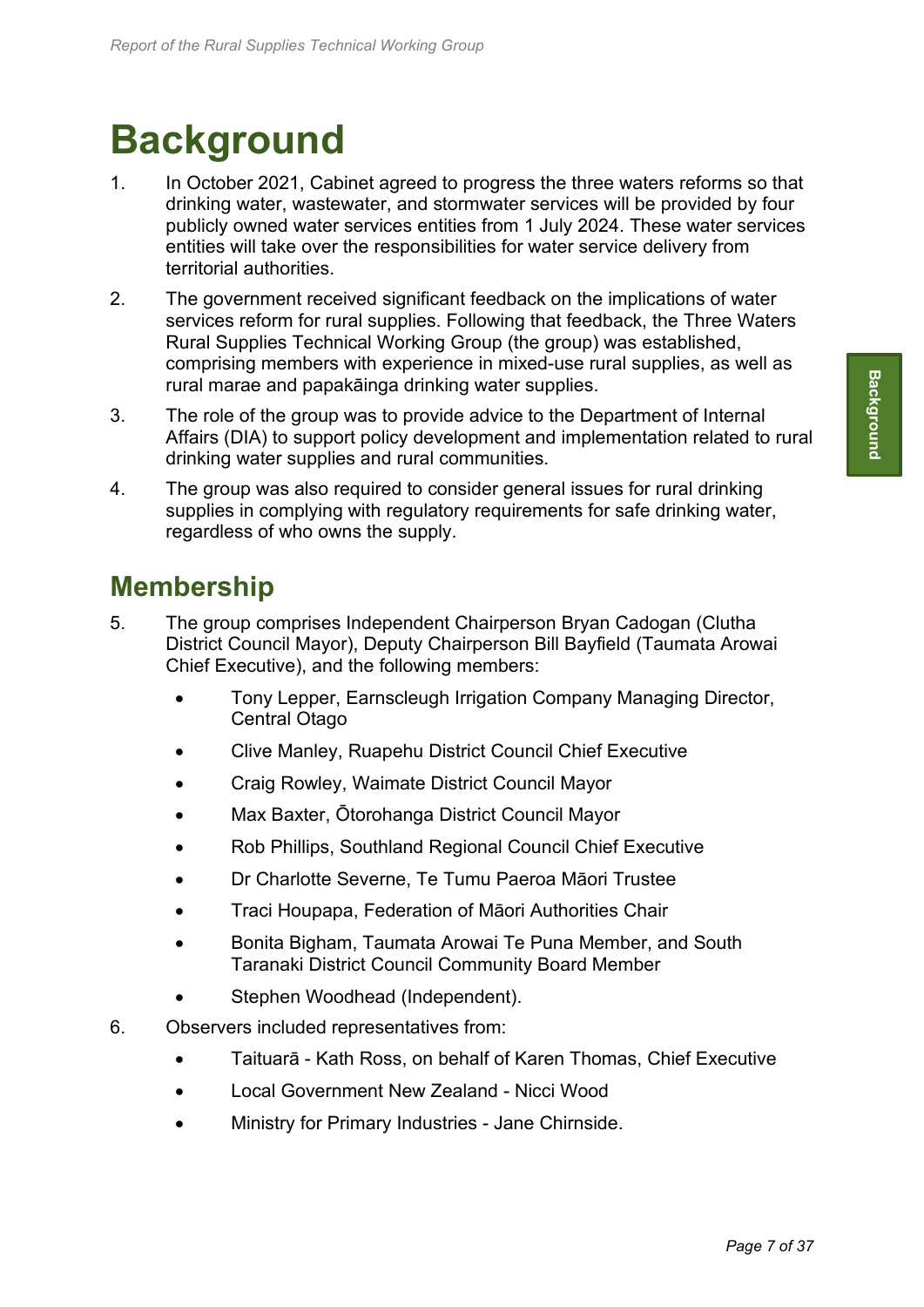- 7. Terms of reference<sup>[1](#page-7-0)</sup> were developed to define the scope of the group's work. They set out the approach and topics to be considered by the group; they were informed by feedback received through engagement on the reform in late 2021.
- 8. The group first met on 2 February 2022 and have met regularly up to May 2022. Summaries of group meetings can be found on the DIA website[2](#page-7-1).

## **Two-stage approach to the work**

- 9. The group adopted a two-stage approach to working through the issues identified in the Terms of Reference. The first stage focused on providing advice to DIA to inform policy advice for the development of legislation to implement the service delivery reforms (known as Bill  $2<sup>3</sup>$  $2<sup>3</sup>$  $2<sup>3</sup>$ . The second stage looked at regulatory and implementation matters that are less time critical.
- 10. At the first stage the group looked at a range of matters, including:
	- a. consideration of council roles in the ownership and management of existing mixed-use rural supply operations (council-owned or not), consideration of whether, and in what circumstances, they would transfer to a new water services entity, and if so, how (for example, development of transfer principles to guide transition activity)
	- b. familiarisation with the characteristics of mixed-use rural supplies including their ownership, governance and support from councils and the implications of new regulations under the Water Services Act for them (i.e. What will the new regime mean generally for rural drinking water suppliers?)
	- c. consideration of future roles and functions of water service entities to support rural communities, e.g. statutory obligations (on new entities, councils) to communities served.

### *Scope of work*

- 11. The group identified issues and possible options related to:
	- a. the transfer of council-owned rural schemes to the water services entities;
	- b. drinking water and wastewater services to marae and papakāinga;
	- c. other matters relating to rural drinking water supplies, regardless of ownership.
	- 12.The group considered:
		- a. the characteristics of mixed-use rural supplies and council roles in their ownership, governance and operation and the implications for the establishment of water services entities;

<span id="page-7-0"></span> $1$  See https://www.dia.govt.nz/diawebsite.nsf/Files/Three-waters-reform-programme-2022/\$file/04\_Rural-Supplies-Technical-Working-Group-FINAL-ToR\_Feb-2022.pdf.

<span id="page-7-1"></span> $2$  See https://three [waters reform programme working groups -](https://www.dia.govt.nz/three-waters-reform-programme-working-groups) dia.govt.nz.

<span id="page-7-2"></span> $3$  Water services reform is being provided through two pieces of legislation  $-$  Bill 1 which will provide for the establishment of the Water Services Entities, and Bill 2 which will provide the detail of their specific functions, duties and powers.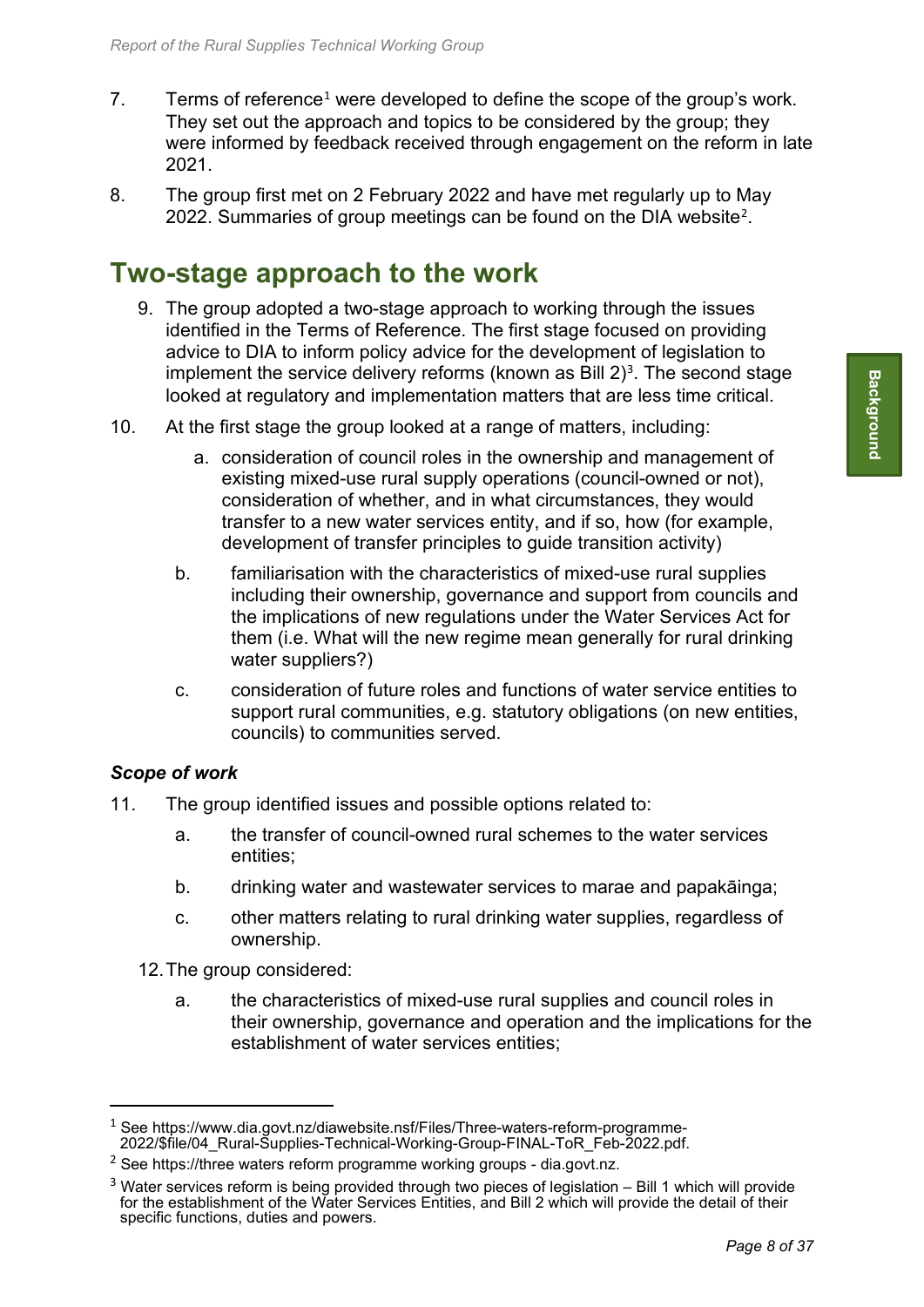- b. principles to guide the transfer of council-owned schemes where the primary purpose of the supply is for stock water, rural water races, and/or irrigation;
- c. the management, duties and obligations (including financing) of rural drinking water suppliers;
- d. three waters services to rural marae and papakāinga;
- e. the impact, if any, the reforms will have on those rural communities that do not currently receive three waters services from a council provider;
- f. the National Environment Standards for Sources of Human Drinking Water, and implications on rural communities and rural drinking water suppliers;
- g. the service level of three waters services for rural communities.
- 13. It is also important to note that the recommendations of the *[Working Group on](https://www.dia.govt.nz/three-waters-reform-programme-working-groups)  [Representation, Governance and Accountability](https://www.dia.govt.nz/three-waters-reform-programme-working-groups)* of new water services entities, and the response to those recommendations by the Government, have been taken into account by the group.

## **Mixed-use supplies**

- 14.Mixed-use rural supplies form an important part of the delivery of drinking water, irrigation, and stock water for many rural communities. Often, mixeduse rural supplies provide water at a restricted volume (trickle feed) to a point of supply storage tank on consumers' properties. These supplies primarily provide stock water, or irrigation water in rural areas at an agreed quantity over a period of 24 hours but can also provide water for drinking to small rural communities. The water provided by a rural agricultural water supply may or may not be safe to drink. However, if the water is to be consumed by people in households or other buildings provided with water from the supply, it needs to be safe and comply with the standards for safe drinking water provided under the Water Services Act 2021.
- *15.*It may not be economical to treat all the water in a rural agricultural water supply to the level required by the Standards. End-point treatment systems provide a way of ensuring that households and other buildings supplied from a rural agricultural water supply can receive water that is safe to drink, without the need to treat all water in the supply.
- 16.The group surveyed councils across the motu to identify the number, size and nature of these mixed-use rural supplies. Based on the survey responses from 33 councils, the group estimates that there are approximately 100 councilowned mixed-use rural supplies in Aotearoa.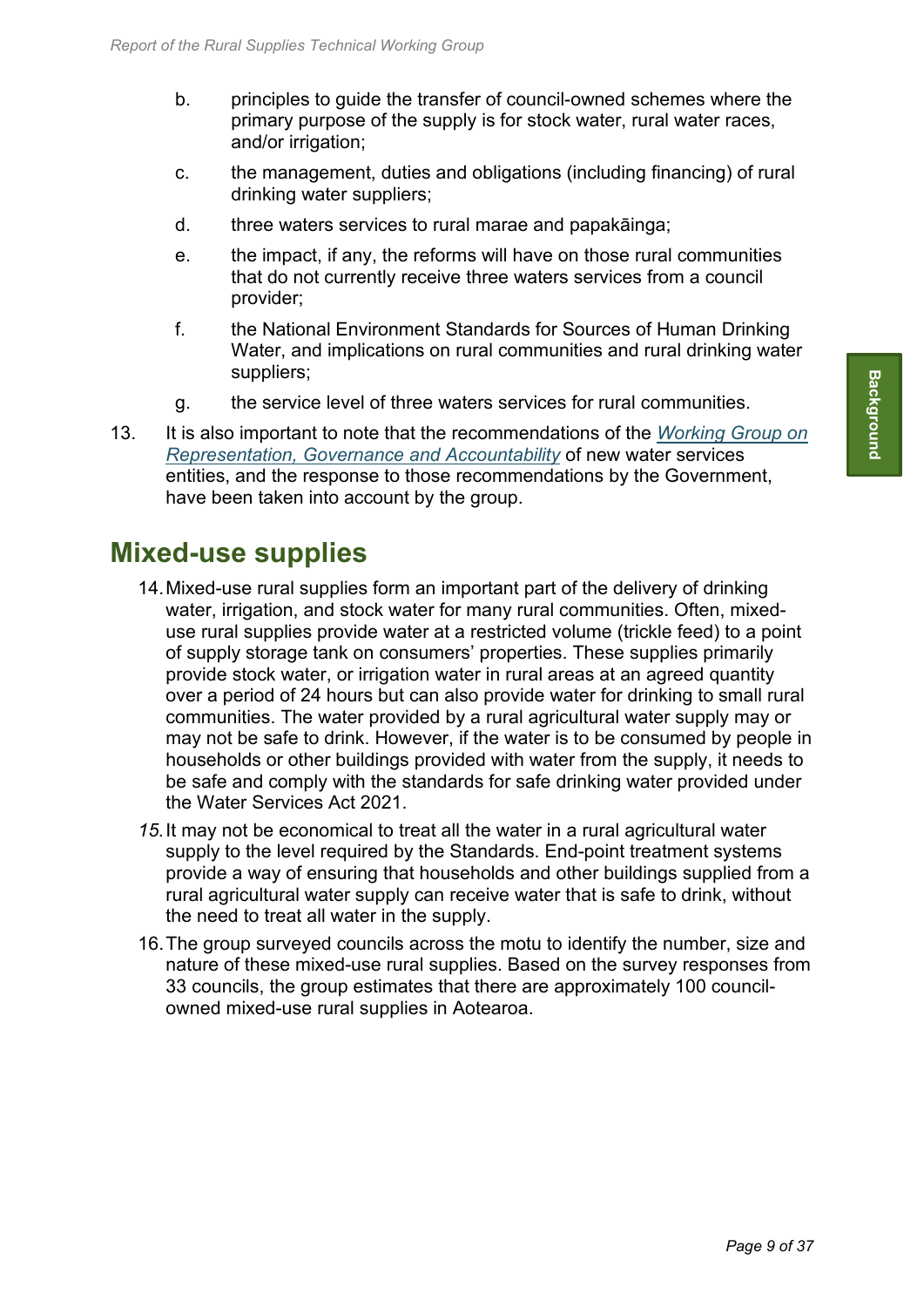# **Part A: Implications of Service Delivery Reform for Council-owned, Mixed-use rural supplies**

- 17. The focus of this part of the report is on approximately 100 council-owned, mixed-use rural supplies and whether these should transfer to water services entities. This part of the report does not relate to the tens of thousands of privately owned drinking water supplies.
- 18. We recognise that there is concern from some council-owned, mixed-use rural supply users about the transfer of these schemes to a water services entity, particularly where schemes provide water for agricultural purposes such as for stock or irrigation. Here, there is a high degree of involvement by scheme users in the management and/or operations; this work is not done solely by the council.
- 19. Some council-owned mixed-use rural supply users are concerned about perceived loss of community voice and local involvement, control over management decisions, as well as uncertainty about the future management of the scheme and supply of water for agricultural purposes, and the methods that water services entities will use to price and charge for the water.
- 20. In relation to the proposed legislation, specific themes that the group have sought to provide policy advice on are:
	- a. Transfer of council-owned rural schemes/assets to water services entities;
	- b. Pricing and charging for transferred council-owned rural schemes;
	- c. Governance, ownership and management of rural schemes.
- 21. The group's views on each of these options is outlined below, followed by recommendations on each.

## **Transfer of rural water schemes/assets**

- 22. The group recognises that following the establishment of water services entities councils may no longer have the capacity, capability and financial resources to manage mixed-use rural supplies that remain in their ownership.
- 23. Responses from a survey of councils found that many councils agreed that rural schemes should transfer to the new water services entities. Some survey responses included:

"*We are not aware of any compelling reason not to include these schemes in the proposed transfer to the new water service entity."*

"*It is the view of Council that these supplies should be transferred to the new water entity, if the reforms proceed as indicated*."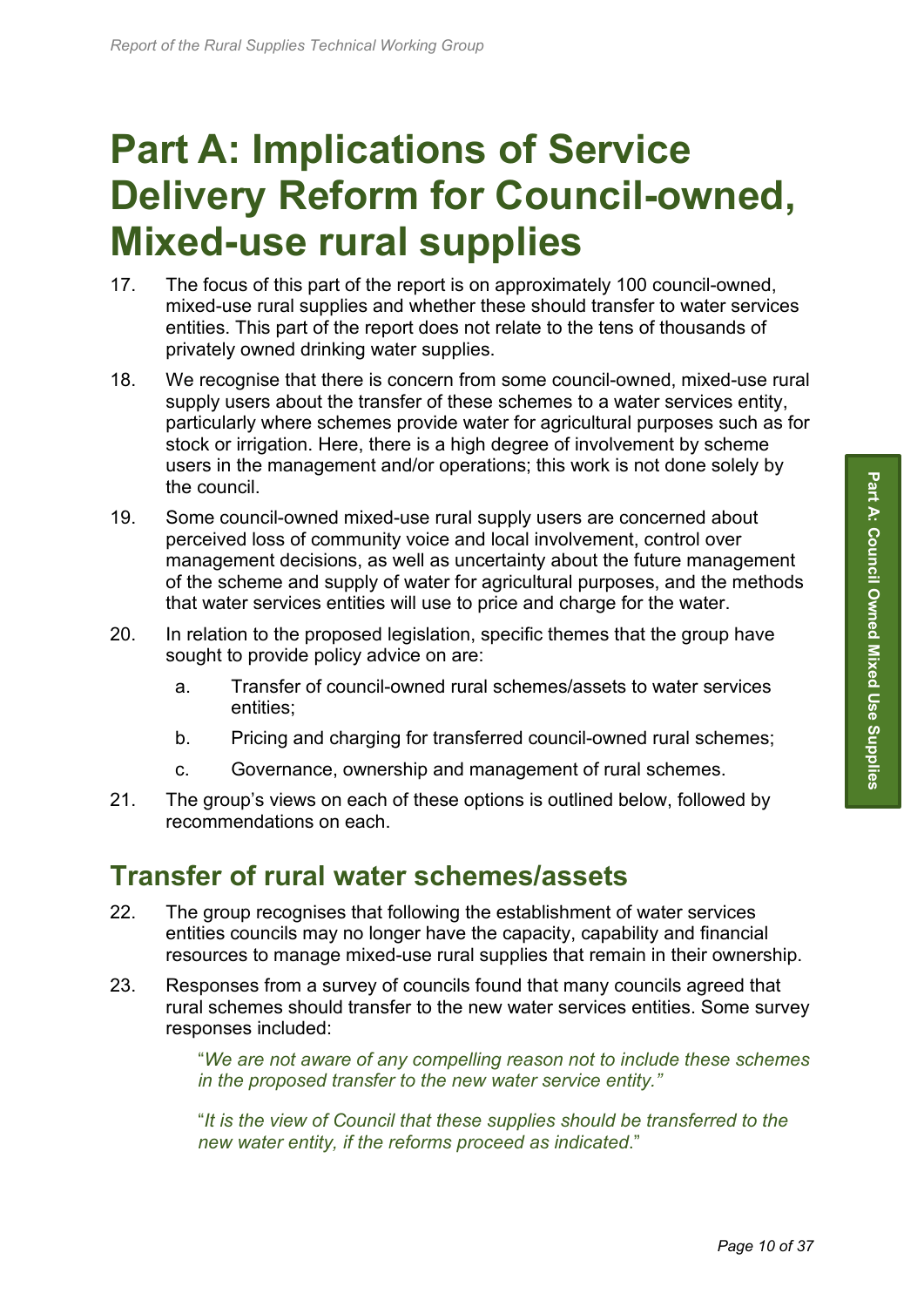24. Council-owned, mixed-use rural supplies have a variety of governance and management arrangements that need to be considered in the context of the proposed transfer arrangements.

### **Transfer of council-owned mixed-use rural supplies**

- 25. It is unlikely that councils will continue to hold the technical capability and capacity to manage mixed-use rural supplies after 1 July 2024. As a result, it will not be feasible for councils to retain any ownership, management or other direct responsibilities relating to mixed-use rural supplies.
- 26. The group recommends that, in general, all council-owned mixed-use rural supplies transfer to the water services entities in line with the general approach to the service delivery reforms.
- 27. To avoid doubt, the group's recommendations regarding the transfer of mixeduse rural supplies to water services entities only apply to council-owned mixed-use rural supplies, and do not apply to privately owned supplies. Private supplies will continue to be owned privately after establishment of water services entities.
- 28. The group notes that many council-owned supplies have users with a high degree of involvement in the day-to-day management or operations, and that users will likely wish to remain in control of these mixed-use rural supplies.
- 29. In cases where mixed-use rural supplies are critical to agricultural production and users wish to retain full control over the schemes, it may not be appropriate for council-owned mixed-use rural supplies that primarily supply water for agricultural and horticultural purposes to transfer to water services entities. The group recommends that in these cases users have the ability to seek direct ownership and operational control of council-owned, mixed-use rural supplies. This would mean that some mixed-use rural supplies could transfer and be formally owned, managed and operated by the rural communities they serve. If these supplies did not transfer to water services entities, the supply of safe drinking water would be a critical requirement.

### **Process for proposed transfer to users**

- 30. The group considers that the vast majority of mixed-use rural supplies should transfer to entities, and that most users will not have the capability or resources to directly own and operate these schemes.
- 31. It is important that both councils and mixed-use rural supplies**'** users have certainty about what the operating arrangements after 1 July 2024. A process to consider, on an exceptions basis, the feasibility of transferring mixed-use rural supplies to users is outlined below.
- 32. The group recommends that several factors be used to determine whether a council-owned, mixed-use rural supplies can transfer to users. These factors include:
	- a. the ownership of the scheme, to ensure that it is a council-owned, mixed-use rural supplies**;**
	- b. the criticality of the drinking water supply to consumers, and whether there are alternative supply arrangements;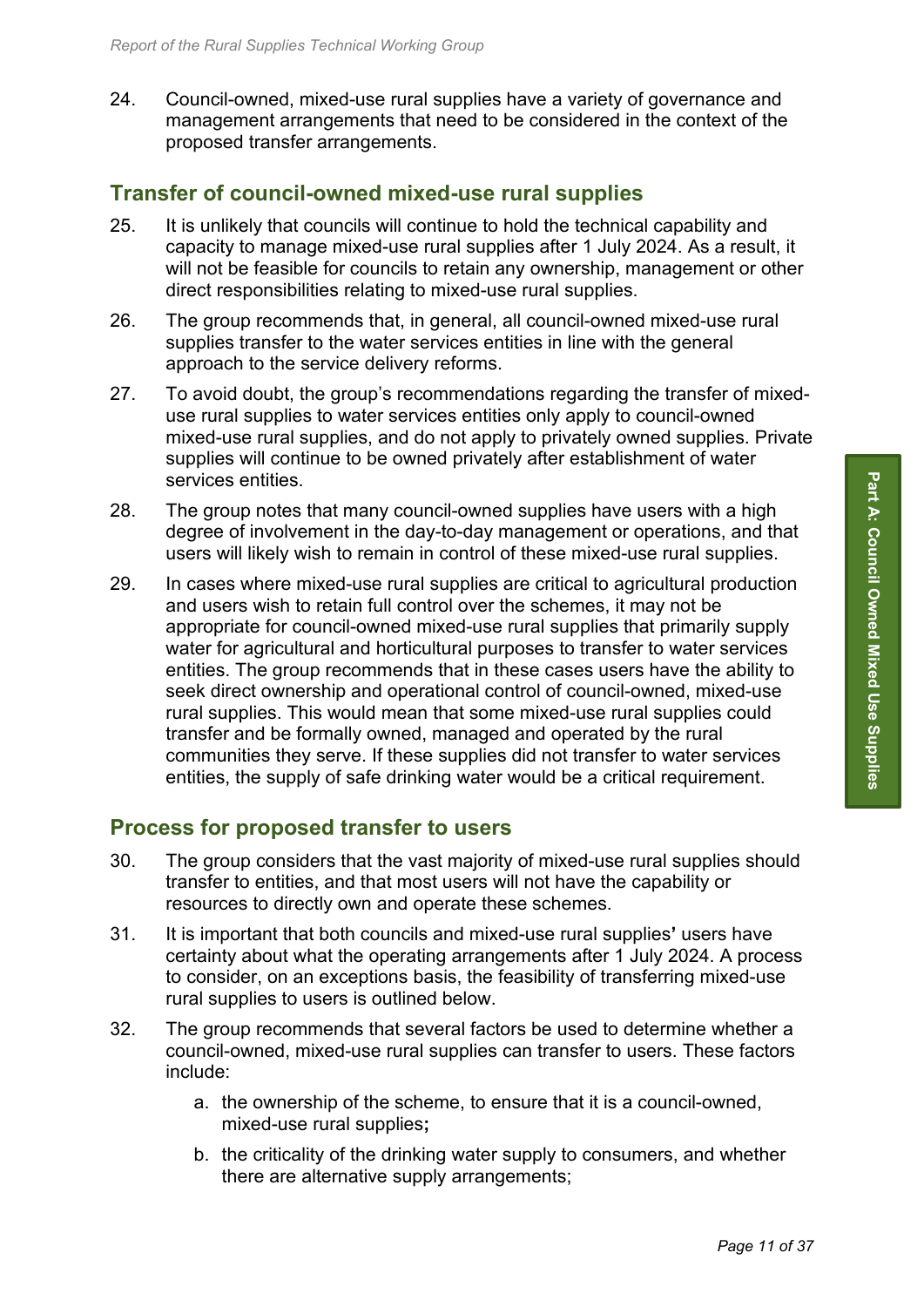- c. the size of its drinking water customer base, and the number of people dependant on the scheme for drinking water;
- d. the predominant use of the scheme;
- e. the capability, capacity and financial ability of an alternative owner/operator to ensure safe drinking water is supplied to consumers if it opts out, with an awareness of the obligations that must be met by the supply, and evidence that they will be met.
- 33.To provide ongoing certainty, the group notes that any consideration of transferring mixed-use rural supplies to their users should occur well before 1 July 2024. The high-level process for considering the transfer of councilowned, mixed-use rural supplies to users is illustrated below.



- 34. The group recommends that councils take a lead role in the consideration of whether mixed-use rural supplies should transfer to their users.
	- 35.The group recommends that councils identify whether any council-owned, mixed-use rural supplies should be eligible to be transferred to their users. This initial step would be based on the council's assessment against a set of prescribed criteria listed in paragraph 32 above.
- 36. Some of these factors, such as the number of drinking water connections, should be considered as threshold criteria (for example, if the number of drinking water connections supplied is higher than a certain number, the mixed-use rural supplies should transfer to the water services entity), while others (such as capability) would be more subjective and would need to be determined using judgement.

### *Feasibility Assessment*

37. The group recommends that councils consult with the representatives of the mixed-use rural supplies' users, Taumata Arowai and other rural supply technical experts about the ability of the mixed-use rural supplies to continue to meet all relevant regulatory requirements.

### *Consultation with water services entities*

38.The council will consult with the water services entities if it is satisfied that the mixed-use rural supplies meets or exceeds the criteria in paragraph 32 above. This discussion will involve the relevant water services entity, the council, and representatives of the mixed-use rural supplies.

### *Confirmation by an independent panel*

<span id="page-11-0"></span>39. The group notes that it is important that the right decision is made around whether these mixed-use rural supplies should transfer to the users. The group recommends that an appropriate decision maker (for example, an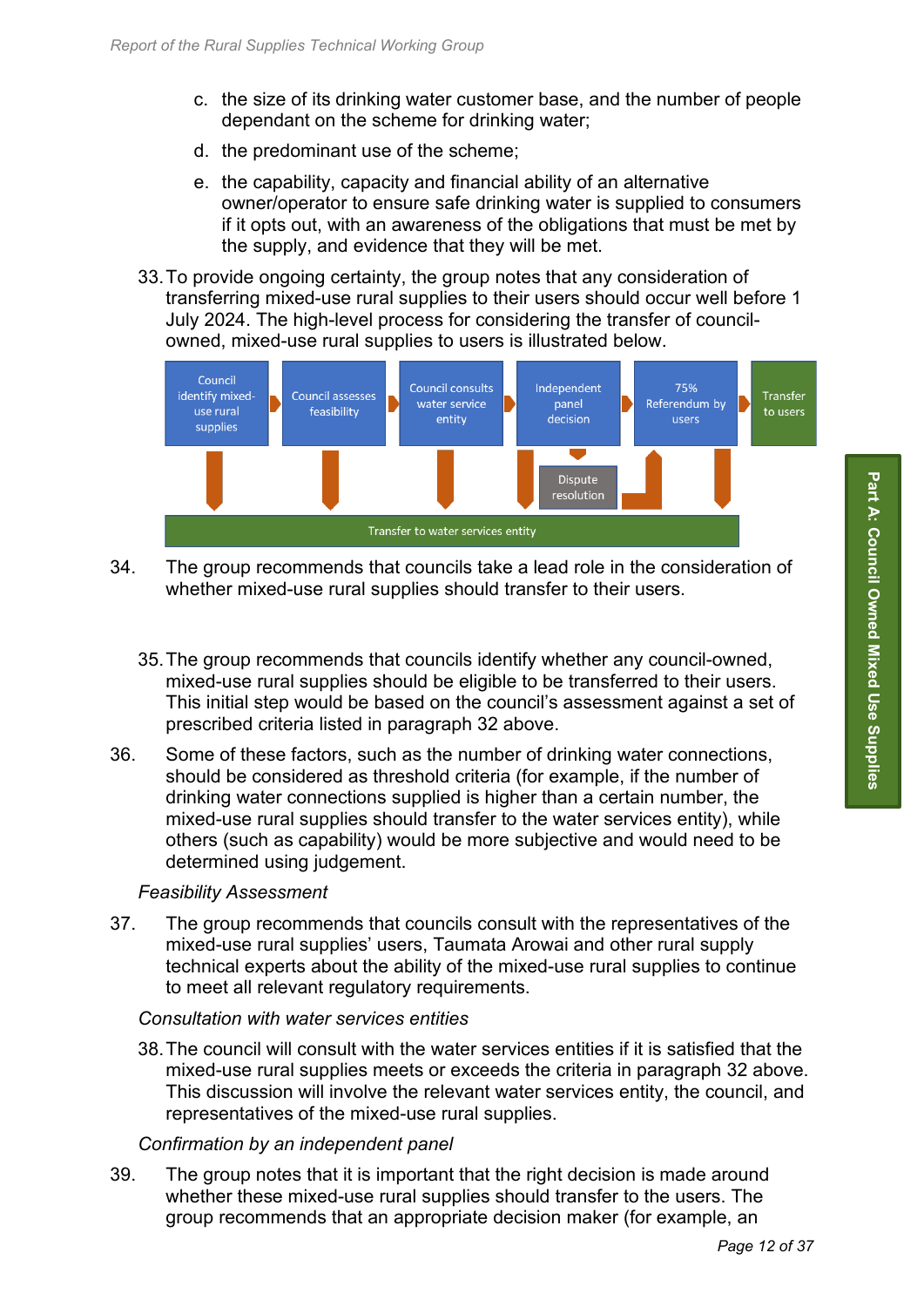independent panel) will make a final determination on whether the scheme is eligible to transfer to users.

40. The group further recommends that a disputes resolution process be established to quickly resolve issues in the decision making.

#### *Referendum*

- 41. The group recommends that all decisions to transfer supplies to users be run through an appropriate democratic process to ensure consumers of the **mixed-use rural supply** support the proposal.
- 42. The group notes that the Local Government Act 2002 already provides for situations in which a council may wish to transfer a small water service to "an entity representative of the community for which the service is operated". These provisions apply to water services that serve 200 or fewer people and include a binding referendum across the properties served by the supply. For a transfer to proceed, it must be supported by more than 50 percent of the votes cast in the referendum.
- 43. The group recommends that a similar process should be used for **mixed-use rural supplies** that may wish to transfer to their users. This process would only be available to those **mixed-use rural supplies** endorsed by the decision maker referred to in paragraph [39](#page-11-0) above. The group further recommends that a 75 percent majority of votes cast in the referendum would be required for a referendum to succeed.
- 44. A representative body will need to be identified and agreed early in the process to represent each mixed-use rural supply, as they would need to be involved in the preparation of information to support the referendum. This could be existing mixed-use rural supply governors or management bodies, for example.
- 45. It is critical that the users of the scheme make the final decision about whether the mixed-use rural supply transfers to them and that they have all the information they need to make this decision. This includes receiving similar information to what would ordinarily be required as part of a transfer conducted under the Local Government Act 2002.
- 46. The consequences for the mixed-use rural supply transferring to its users will need to be clear to the voters in the referendum process.
- 47. To be clear, any **mixed-use rural supply** that does not transfer to the entity, must transfer into the ownership and control of the users of the supply; it will not stay in council ownership. This means the representatives of the users will become fully responsible for meeting all the relevant requirements in the drinking water regulatory framework, and for any associated costs. The representative of the users will not be able to rely on the support of the council or the water services entity, except where it is facing significant problems or where this support is provided as a commercial arrangement.

### **Rural supplies with unclear ownership**

48. Privately-owned water supplies are not covered within the scope of these reforms, and the process proposed above would only cover mixed-use rural supplies that are owned by councils. If there is a situation in which a council is a part owner, then this process could be used to help determine what would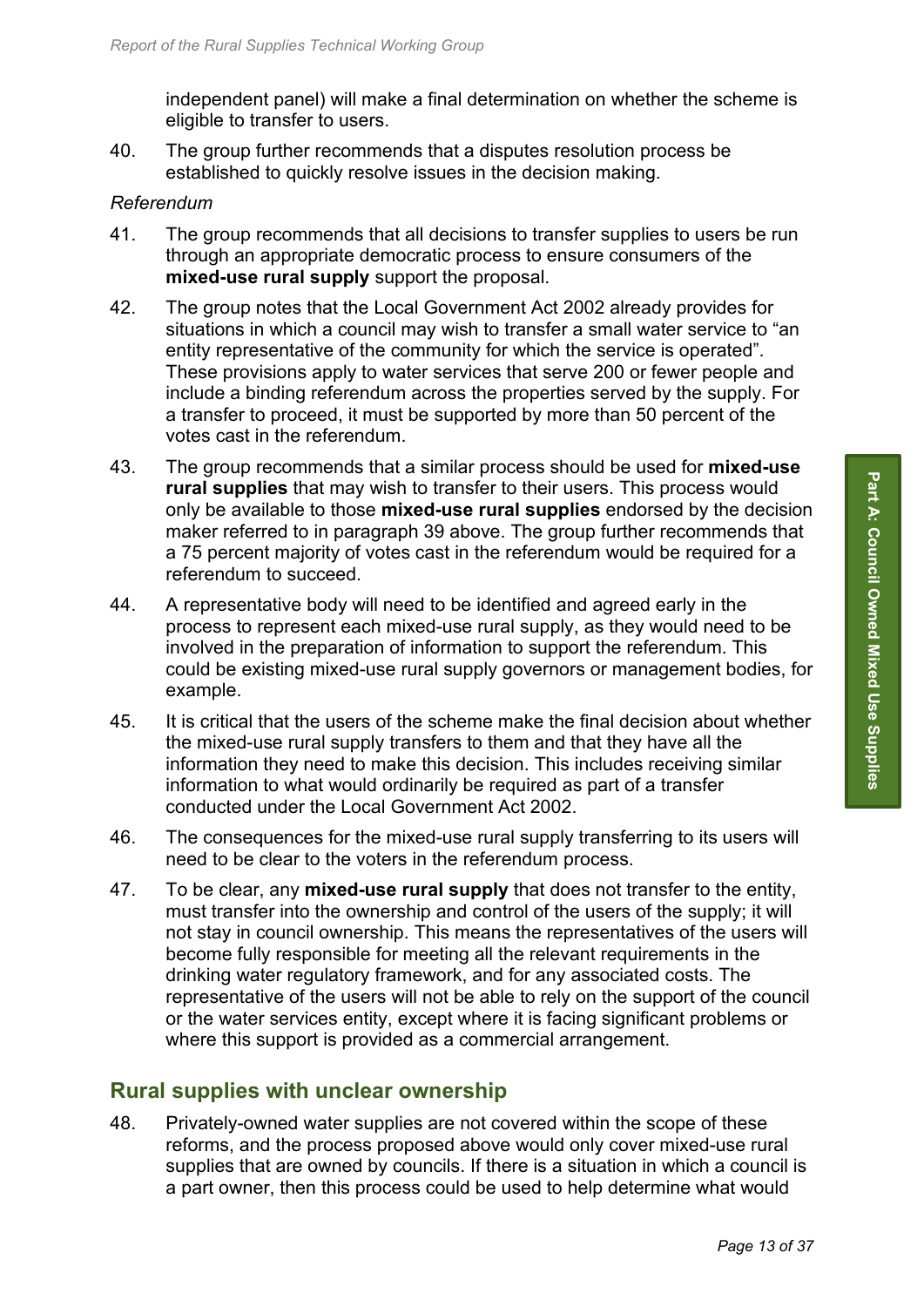happen to that **mixed-use rural supply** (providing the other ownership interests are clear).

- 49. Many mixed-use rural supplies were established by local farmers and those supplies are generally "owned" by the local farmers. However, in some instances there is no clear legal ownership structure in place. Some of these mixed-use rural supplies received government funding several decades ago, and subsequently ownership was vested in the local council.
- 50. The group has heard anecdotally that there may be some mixed-use rural supplies where there is council involvement, but the ownership arrangements are unclear or undocumented.
- 51. For mixed-use rural supplies where ownership is not clear, the group recommends a process to enable case-by-case consideration and negotiation between affected parties. This process would include the development of a plan for resolving these issues and would need to be agreed by the affected parties.
- 52. The transfer process must ensure that all the relevant assets, liabilities, interests, obligations and responsibilities are resolved appropriately. This will include ensuring that councils are not left with ongoing involvement in any drinking water supplies.

## **Strong support for non-privatisation**

53. We support the strong protection against privatisation of council-owned rural water supplies and note that this is already provided for in the Water Services Entities Bill. The group recommends that the provisions to protect against privatisation of currently council-owned rural water supplies, would be further strengthened through cross party support and an entrenchment clause in the legislation, to ensure that these provisions are enduring.

# **Pricing and Charging**

- 54. The group considered options for how water services entities might charge for water provided by mixed-use rural supplies.
- 55. The group strongly prefers that rural service users not subsidise urban service users. The group is concerned that rural drinking water consumers could subsidise urban wastewater and stormwater services.
- 56. The group received advice from DIA officials that the economic regulation system will ensure there will not be any cross-subsidies between waste, drinking or stormwater services. The group recommends that there be no cross-subsidies between the different types of three water services. The group also recommends that rural service users should not subsidise urban service users.
- 57. The group considers community input important and supports provisions to ensure that consultation will allow input from end users. The group recommends that consultation on pricing and funding plans, including the types of charges proposed (e.g. a mixture of fixed and volumetric charges) for the new water services entities be undertaken before the entities 'go live'.
- 58. The group supports the pricing and charging principles proposed by DIA officials as follows: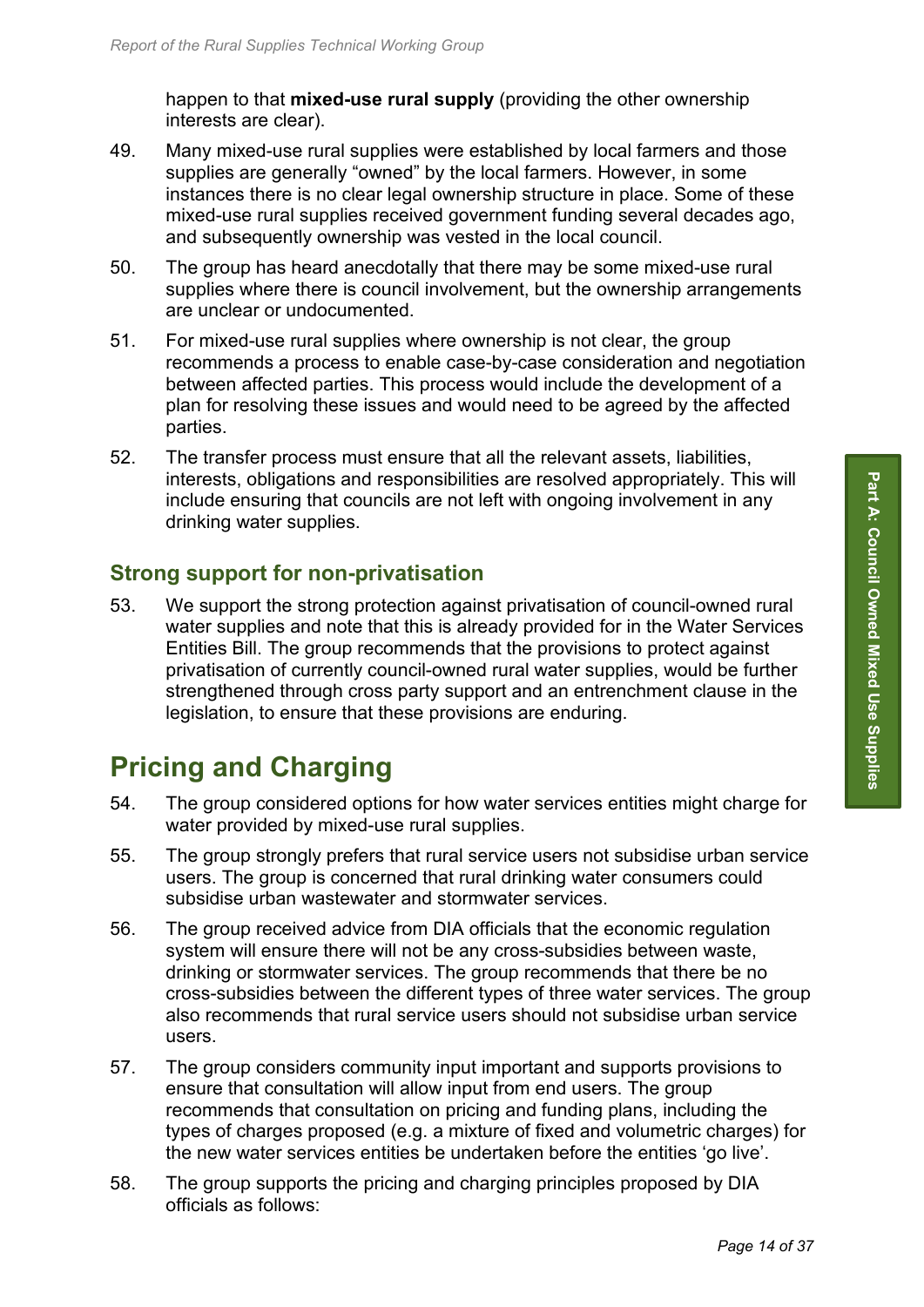- a. **Simplicity**: tariffs should be simple, transparent and easy to understand for consumers;
- b. **Non-discrimination**: there is no undue preference shown to or undue discrimination against any class of customers, so that purchasers of services with the same cost pay the same price. Customers in disparate areas places are not separate classes of customer, if a decision has been made to geographically average their prices;
- c. **Full cost recovery**: tariffs should reflect full cost recovery in the longrun: the price for each service reflects an appropriate contribution to the full underlying efficient cost of delivering that service so that, over time, the full efficient costs of providing that service across all users is recouped (except for growth charges which are not intended to fully recover costs);
- d. **Resource efficiency**: tariffs should promote resource efficiency. Prices should generally be structured to signal to customers the costs associated with their water use decisions. Using water efficiently contributes to Te Mana o te Wai by extracting less water from ecosystems, and it reduces climate impacts.
- 59. The group notes that water services entities will need to incur significant capital expenditure in order to introduce domestic volumetric pricing in new areas, and that this investment will have to be weighed up against the other infrastructure investment required to be undertaken by each entity. The group recommends that water services entities must meaningfully consult with affected consumers on any proposals to introduce volumetric pricing of domestic drinking water.
- 60. The group recommends that water services entities have the discretion to ensure that pricing and charging is fair, using geographic averaging, with some constraints on how each water services entity implements it. Any increase in prices to achieve geographically averaged prices should be incrementally introduced (say over five years) to reduce price shocks. The group also recommends that approaches different to that of pricing for treated water for residential use be taken to pricing of bulk water for agricultural use.
- 61. Importantly, the group recommends that any use of geographic price averaging is limited to the same service and 'similar classes' of users, e.g. price averaging across agricultural water supply and domestic drinking water supply is inappropriate.
- 62. The group also recommends that some exceptions to geographic averaging are allowed, including where communities have sought a higher level of service than is provided elsewhere in the water services area, or where communities receive a lower level of service than what is generally provided in the water services area.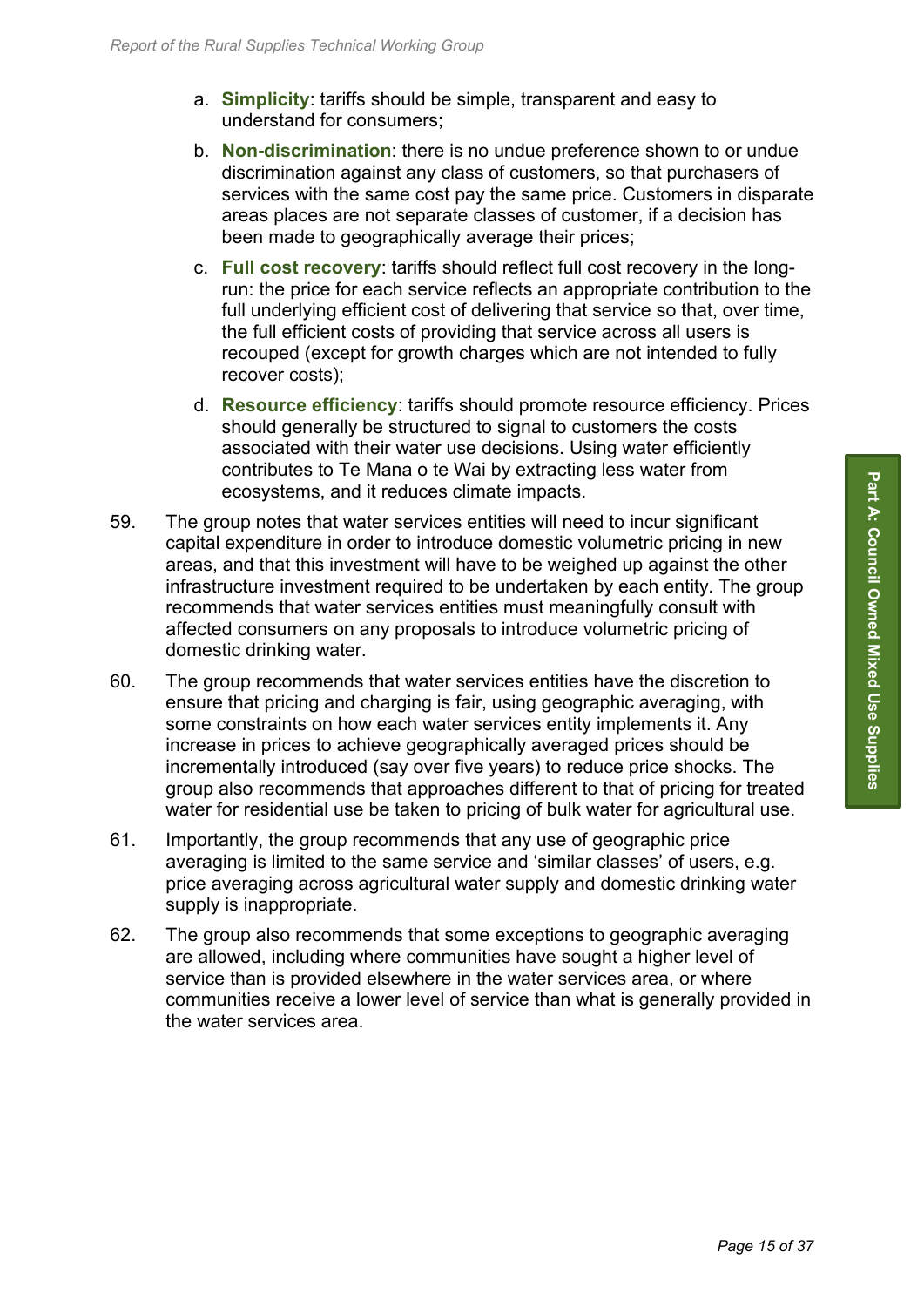# **Governance, representation and management**

## **Governance and representation**

- 63. There are a variety of governance arrangements in place for mixed-use rural supplies. These arrangements often reflect the circumstances of each community when the council-owned mixed-use rural supplies were being established, the primary purpose of the schemes, and their method of funding. Frequently, the governance of council-owned mixed-use rural supplies is heavily influenced by their consumers. The appendix to this report highlights a handful of case studies that reflect these arrangements.
- 64. Specific concerns raised by the group in relation to governance were largely around the potential loss of community voice, and around concern that management decisions (including funding decisions) would be taken away from the current governors/managers of council-owned rural schemes.
- 65. It was noted that issues regarding governance and the contact with the operational arm of mixed-use rural supplies are greater than just loss of community voice. Concerns reflect the fact that the reliable delivery of water via mixed-use rural supplies is essential to the viability of farming and rural businesses. Stocking rates, and hence profitability, are directly affected by the reliable availability of water. Animal welfare codes and environmental regulations also form part of the framework.
- 66. The group supports recommendations made by the Working Group on Representation, Governance and Accountability, to strengthen the proposed governance and accountability model, particularly the mechanisms for ensuring that community voices can be heard. For example, including consultation on key planning and accountability documents, the establishment of community forums, and provision for sub-regional advisory groups or committees. The group recommends that the recommendations made by the Working Group on Representation, Governance and Accountability are taken up by the Government.
- 67. It was noted that feedback should be provided in both directions i.e. not just up to the entities to consult with the community, but also ensuring that mixed-use rural supplies can effectively provide input into decisions impacting their operations. There needs to be a clear link between farm businesses and a large (and distant) water services entity. Through the consultation processes, the water services entities need to understand the business impacts for rural communities if water supply is at risk. Risks to water supply have a material impact on the financial viability of rural businesses.
- 68. The group discussion of governance and representation included consideration of the co-governance arrangements at Regional Representative Group level, which the group considered appropriate. Some members of the group felt this should extend to the Board level of the water services entity as well.

## **Management and operations**

69. Group members noted a range of management arrangements for rural schemes and discussed options of how these arrangements could potentially transfer. Mixed views were expressed regarding the option for shared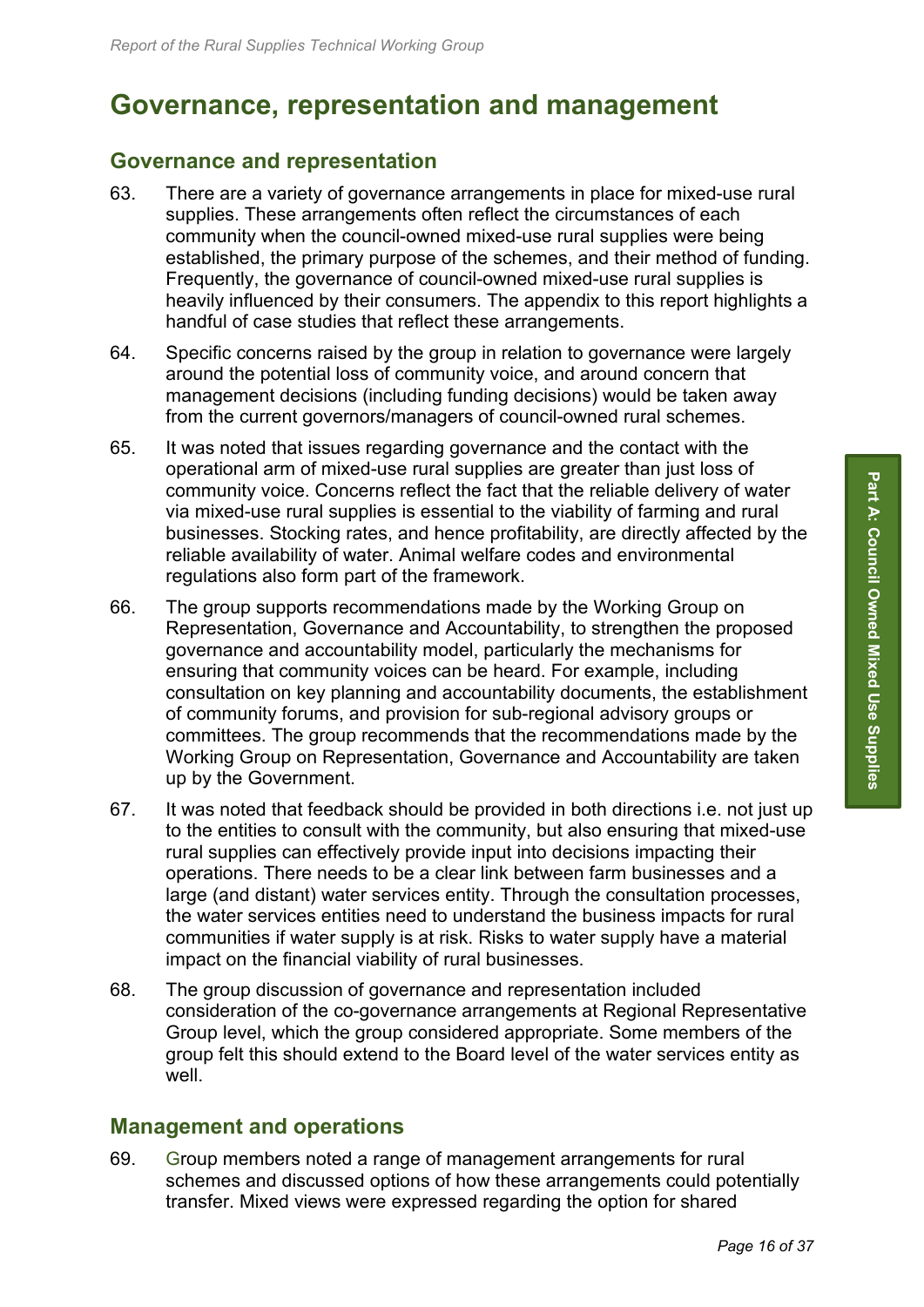management and operational responsibility versus having input into operational responsibility, between the existing rural scheme managers and the new water services entity.

- 70. The group recommends that water service entities need to consider current arrangements related to management of the mixed-use rural supplies that transfer to them. Attention needs to be given to supplies where there is a high user participation in day-to-day operation and sometimes informal agreements to provide land access etc. The continuity of these arrangements in some form may lead to lower costs and greater reliability of the services.
- 71. The group further recommends that water services entities consider providing support to mixed-use rural supplies on a contractual basis to ensure access to safe drinking water. This could be achieved through a mechanism like a "rural scheme management services agreement" which is used in some parts of Aotearoa. This additional support goes beyond the anticipated duties of the water services entities to ensure that communities have access to drinking water if other drinking water suppliers face significant problems.
- 72. The group notes that significant driving distances between main towns and rural supplies increase the cost of service and the timeliness of repairs and maintenance. For example, a recent analysis of driving times from rural supplies to the nearest towns with accredited laboratories shows an average return drive time of nearly 90 minutes and a maximum return drive time of over 12 hours. Local contractors are often well placed to deliver operations and maintenance services at a lower cost and faster response time.
- 73. The group recommends that operations and maintenance of mixed-use rural supplies are performed by staff and contractors from the local community where possible. The group acknowledges that specialist expertise from outside the local community will be required from time to time.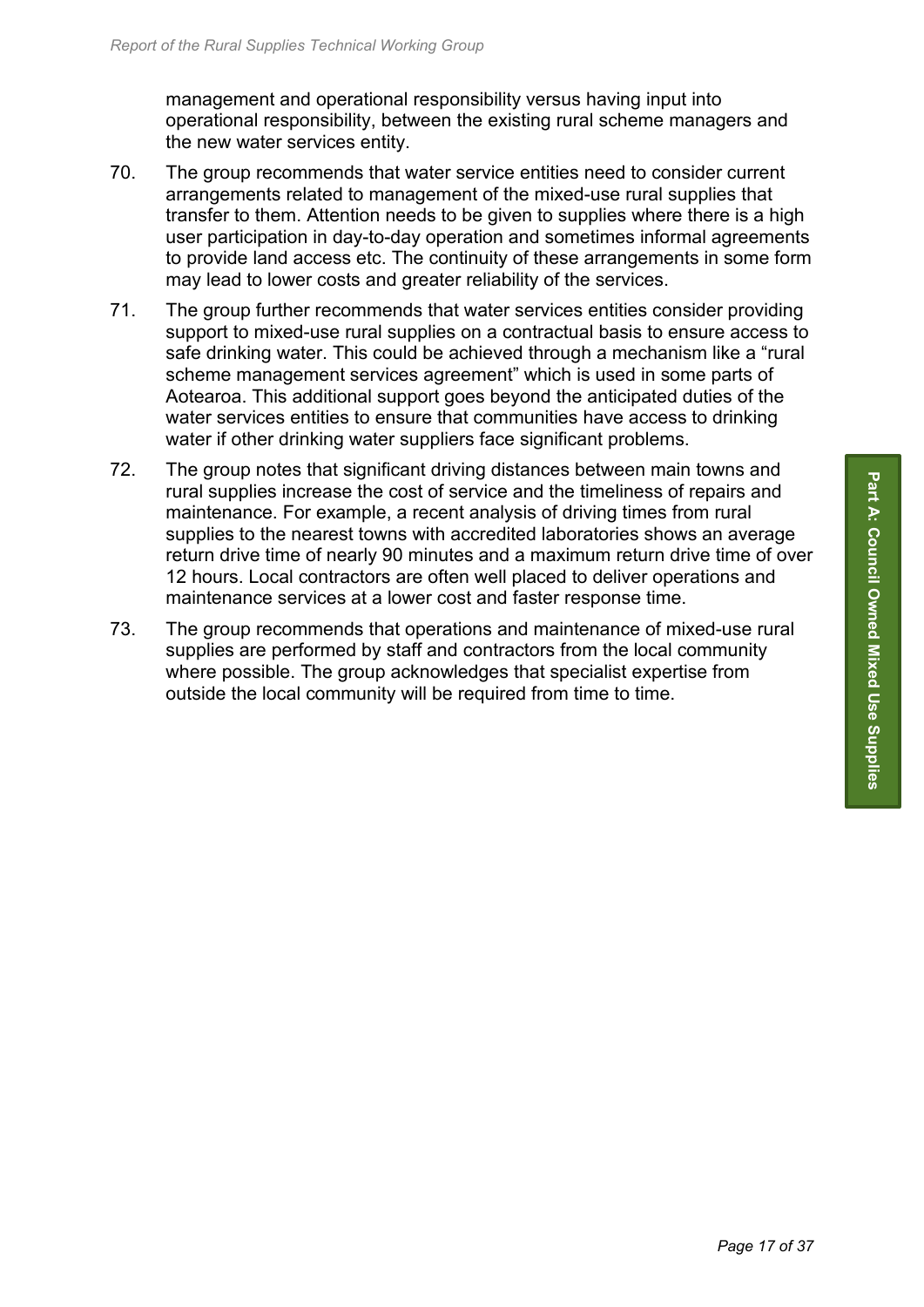# **Part B: Other rural three waters matters**

- 74. The group's Terms of Reference extends beyond the treatment of mixed-use rural supplies that is the focus of Part A of this report. The group also considered longer term issues affecting approximately 75,000 non-councilowned drinking water supplies (private supplies), many of which are rural. These private supplies will not be directly affected by the Three Waters service delivery reforms and the resolution of policy issues does not need to be addressed immediately in the legislation to form the water services entities.
- 75. Part B of this report covers:
	- a. rural marae and papakāinga;
	- b. cost and resource implications for small drinking water suppliers;
	- c. **non-council-owned** mixed-use rural supplies.

## **Rural marae and papakāinga**

- 76. Many rural marae and papakāinga have a long history of being under-served by the three waters infrastructure. Presently, less than 40 percent of marae registered with Te Kāhui Māngai can connect to a town supply for drinking water.
- 77. The group discussed three waters services to rural marae and papakāinga, and found that:
	- a. many marae need a large capacity to manage peak instantaneous demand: e.g. during tangi and wānanga;
	- b. Te Mana o te Wai and tikanga is at the forefront of marae representatives' minds. E.g. Wharenui roof water is tapu for some marae;
	- c. the cost of installing new drinking water supply infrastructure for treatment and reticulation (pipes) for marae and papakāinga is likely to be significant and cause affordability issues;
	- d. there are many examples of reticulation of untreated water to marae and papakāinga across Aotearoa;
	- e. papakāinga are not always located near marae, making it impractical to connect papakāinga to marae water treatment systems (if they exist). Many papakāinga are located along main rural roads and could be candidates for reticulation with significant investment;
	- f. many papakāinga are in high deprivation areas and affordability is an issue;
	- g. some papakāinga are located near to existing council treated water networks and could be connected with additional investment.
- 78. The group recognises that there has been a significant underinvestment across councils and other agencies regarding information on the location of rural marae and papakāinga, as well as the quality of their drinking water and wastewater systems. This has resulted in a significant information gap which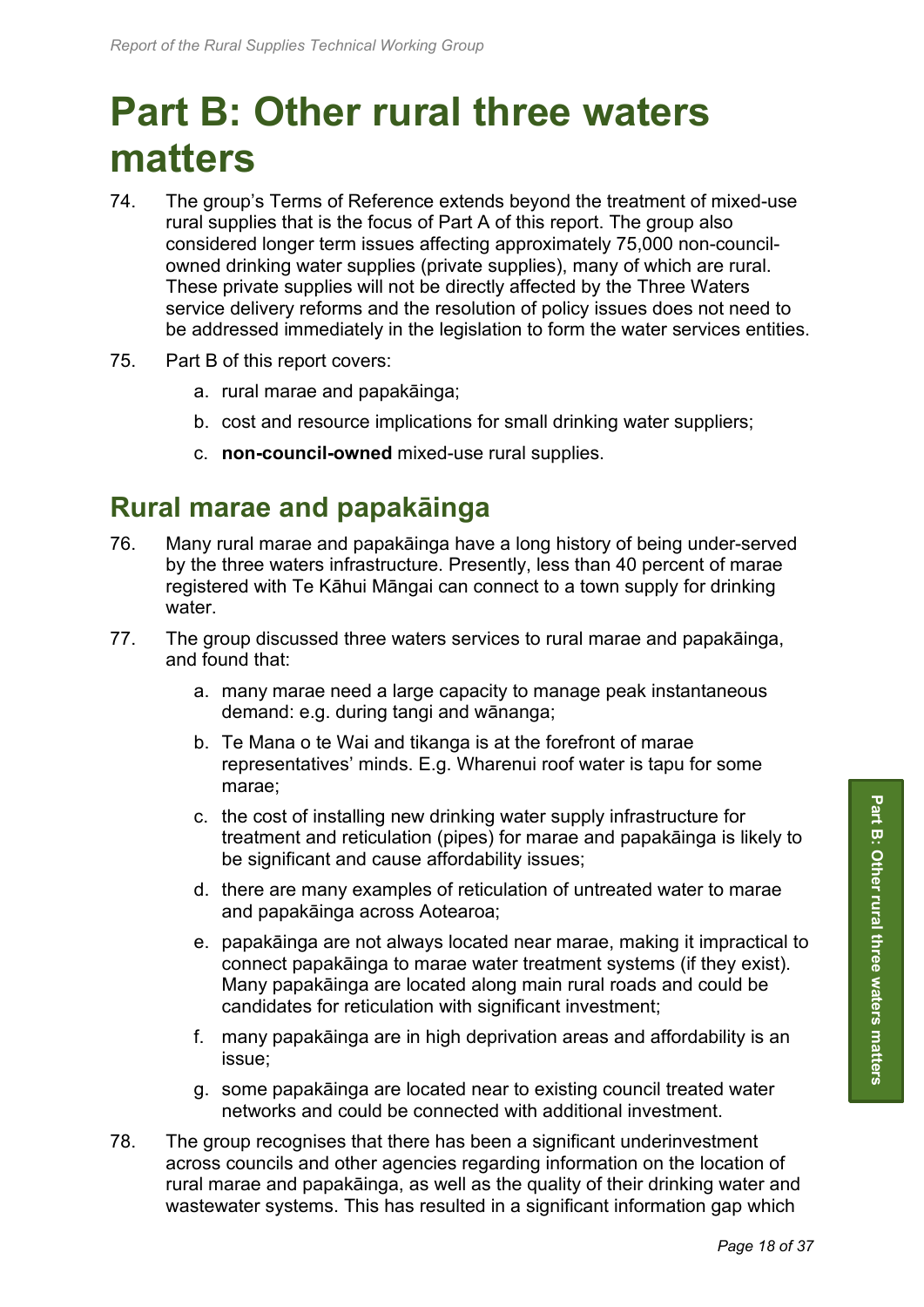needs to be addressed in order to identify long-term sustainable solutions for marae and papakāinga. The group strongly supports a coordinated approach to addressing these information gaps.

- 79. The group supports the \$30 million rural drinking water fund programme sees it as a good initiative. The group notes that this funding is one-off and insufficient to address legacy issues faced by rural marae and papakāinga drinking water and wastewater schemes.
- 80. The group recognises that there is much to be done to address legacy issues faced by rural marae and papakāinga drinking water and wastewater services. These legacy issues relate to the quality of the infrastructure and the ability for some rural Māori communities to afford upgrades and ongoing operating costs. The group recommends the new water services entities take a systematic approach to identifying and addressing these issues.
- 81. The group recommends further consideration of the role of water services entities in supporting the sustainable and enduring resolution of funding/service provision for rural marae and papakāinga drinking water and wastewater schemes. This additional support needs to extend beyond a oneoff funding boost, as this infrastructure typically has a multi-decade economic life. Specifically, the rural group strongly recommends that when water services entities are established, they prioritise the assessment of marae and papakāinga (including how to give effect to Te Mana o te Wai).
- 82. The Terms of Reference requires the group to consider three waters services to rural marae and papakāinga and recognises that drinking water issues for these kāinga will require additional resourcing and expertise.
- 83. We recommend the establishment of an additional longer-term working group to specifically consider the issues with the provision of drinking water and waste water services to rural marae and papakāinga as a priority. This new working group's outputs will need to assist in understanding the scale of the issue. They will need to provide data for the water services entities in order to prioritise their work programmes so that they can address these issues from 1 July 2024.

# **Regulatory issues**

- 84. The group supports that rural communities should have access to safe drinking water and that regulation is needed to achieve this. The group considers that regulatory requirements for small and rural drinking water supplies, including rural marae and papakāinga, need to be proportionate to the scale, complexity, and risks that relate to these supplies in line with the main purpose of the Water Services Act 2021 (the Act).
- 85. Key planks of the regulatory system established by the Act are the duties of a drinking water supplier to supply safe drinking water that complies with drinking water standards, to register supplies, and to notify Taumata Arowai of safety or non-compliance issues, all while giving effect to Te Mana o te Wai.
- 86. These elements and the other statutory duties that complement them are, in principle, sound and appropriate. However, it is important to ensure that they are applied proportionately, as intended by the Act.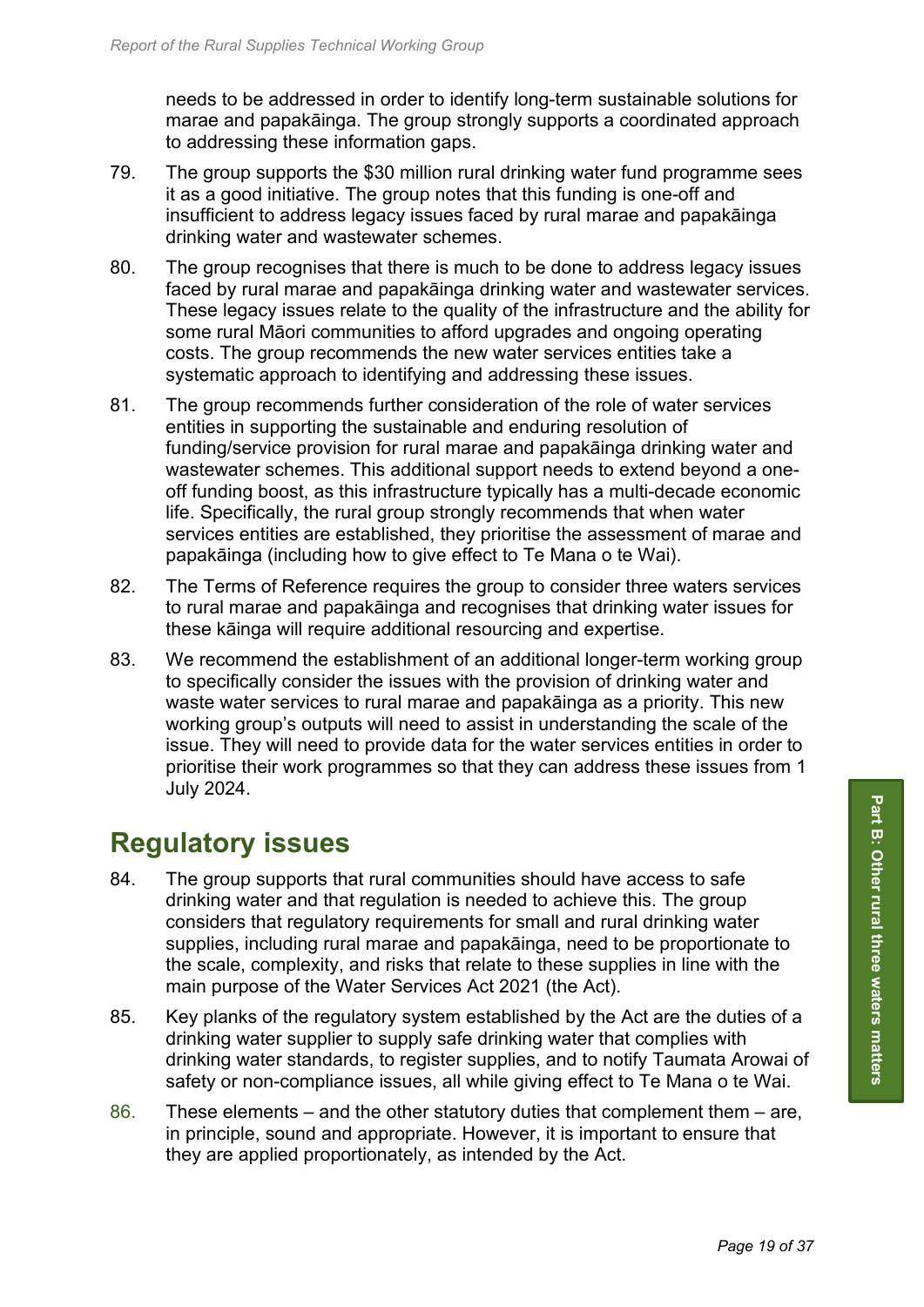## **Transitional timeframes**

- 87. Small drinking water suppliers, and particularly rural ones, need certainty about their legal obligations and to understand their role in providing safe drinking water. This includes providing certainty on regulatory timeframes in order to allow water suppliers adequate time to prepare for any changes.
- 88. The group is aware that many small and rural water suppliers will not have the ability to improve their drinking water supplies in the short term, if that is required to meet new regulatory standards. However, it is important to note that many responsibilities under the Act do not apply until a drinking water supply has been registered and a drinking water safety plan has been provided to Taumata Arowai.
- 89. Existing drinking water supplies that were not registered with the Ministry of Health on 15 November 2021 have until November 2025 to become registered. They then have up to November 2028 to provide a drinking water safety plan. Therefore, unregistered small and rural water suppliers have up to four years to register their supplies and seven years to provide drinking water safety plans for them, or to adopt an acceptable solution.<sup>[4](#page-19-0)</sup> The group considers that efforts should be made to ensure that unregistered suppliers, particularly rural suppliers, are aware of these timeframes. Our sense is that they are not well understood by the approximately 75,000 small drinking water suppliers at the moment. Furthermore, the options and pathways for these small supplies should be available and promoted well in advance of the registration requirements in 2025.
- 90. The group understands that some small and rural suppliers were registered with the Ministry of Health on 15 November 2021. They are already deemed to be registered under the new system. They need to provide drinking water safety plans, or to use other compliance pathways like acceptable solutions, by 15 November this year. The group heard about various tools Taumata Arowai is developing to assist these suppliers and supports the focus on these previously registered suppliers in the near future.

## **Small and rural supply issues**

- 91. There is a wide range of small and rural supplies which have varying degrees of water treatment, ranging from no treatment, centralised treatment prior to distribution, to end-point treatment only.
- 92. Many of these small and rural supplies—particularly those providing drinking water to fewer than 25 people—were not regulated to any significant degree under the previous regulatory regime. They consequently may have limited knowledge of drinking water treatment and associated regulatory requirements.
- 93. For many water suppliers, there are concerns regarding cost and resource implications for implementing the new regulatory requirements. These concerns are particularly felt by small and rural supplies, including rural marae and papakāinga, that often have significant resourcing and funding issues that impact on the ability to provide safe drinking water. In many cases people rely

<span id="page-19-0"></span><sup>&</sup>lt;sup>4</sup> These timeframes can be shortened through regulations to bring classes of supplier into the regime more quickly, to better manage the transition period.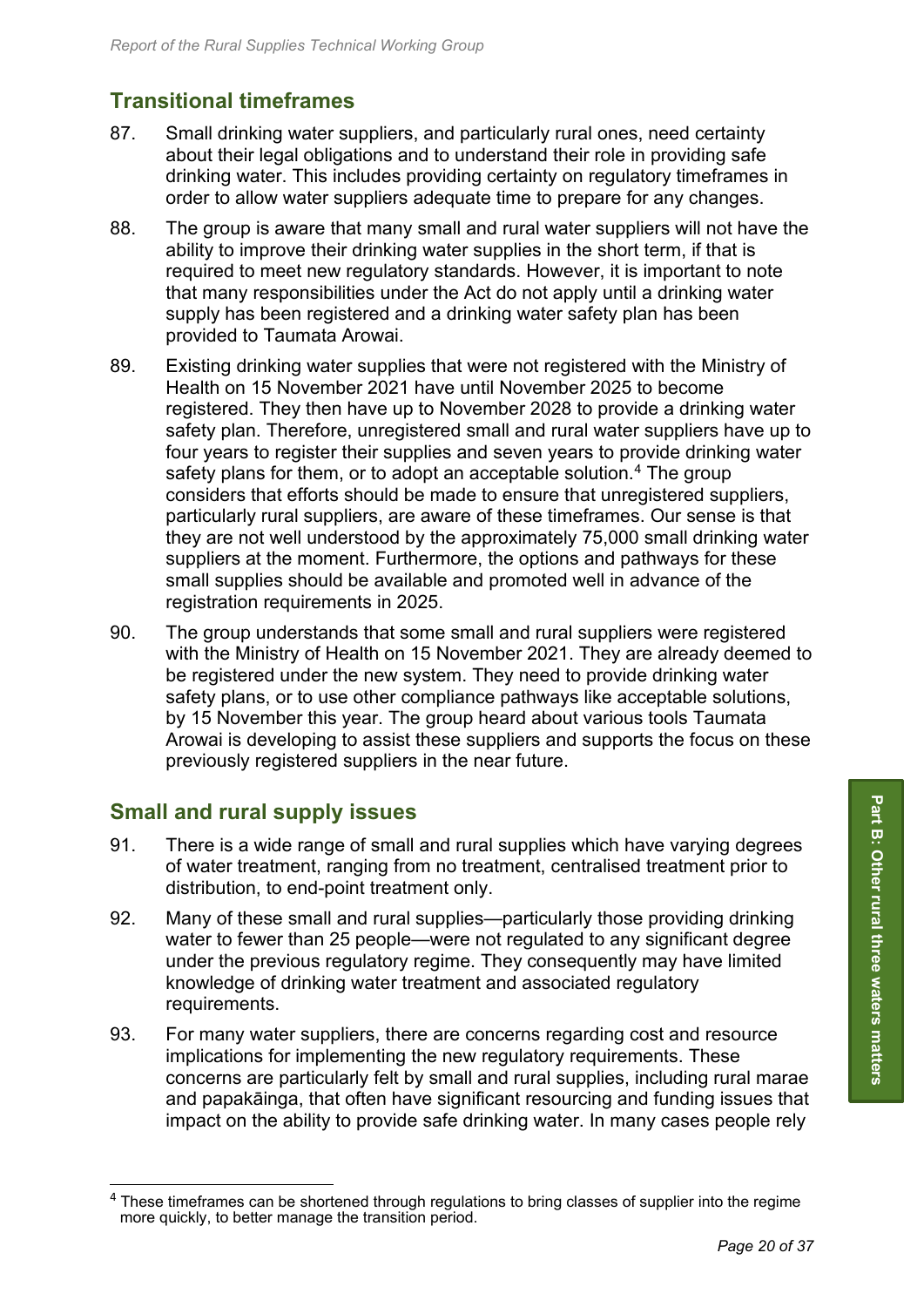on these supplies for their domestic drinking water, as there are no viable alternative supplies available.

- 94. Often these supplies are volunteer-run. There are issues regarding the future continuity of some of these water supplies due to cost and resourcing requirements, and the ability to continue to rely on volunteers to manage the supplies.
- 95. The group felt that the timeframes for registration of the small, unregistered rural supplies should allow for their issues to be addressed through the efforts of Taumata Arowai, the water services entities, and other government agencies.

## **Mixed-use rural supplies**

- 96. Mixed-use rural supplies (whether privately or council-owned) are varied, each has its own complexities and risks. It is important that regulatory interventions recognise and respond to these differences: one size does not fit all.
- 97. A key consideration with mixed-use rural supplies is that the supply of drinking water is usually a minute volume in comparison to the volume to their primary purpose of supplying water for agricultural or horticultural purposes.
- 98. Many of these mixed-use rural supplies have also historically operated so that water is supplied untreated on a 'raw' or 'as is' basis, with the recipient accepting responsibility for making sure it is fit for whatever use it is applied to. In this sense, the supplies could be characterised as an extension of the natural source waters that they draw from, bringing the source closer to users for water abstraction and treatment for subsequent use.
- 99. If regulatory requirements are perceived to be too costly or resource intensive, a potential outcome is that owners or operators of these mixed-use rural supplies may choose to cease supplying drinking water to human users, or to any future potential users, as the supply of drinking water is not their primary purpose. As mentioned earlier, there will not necessarily be a viable alternative drinking water supply that can be readily or cost-effectively used by people who lose access to drinking water in these situations, notwithstanding territorial authority or water service entity obligations as suppliers of last resort.
- 100. There are also practical compliance considerations with these supplies. For example, it is impractical to use chlorination for treatment and residual disinfection in rural water schemes which use open canals to transport water, as the chlorine is rapidly destroyed by sunlight.
- 101. To gain an in-depth understanding of these supplies it is important that Taumata Arowai work closely with mixed-use rural supplies to understand the operations and risks associated with these supplies.

## **Options to address issues**

102. The group acknowledges that Taumata Arowai is considering multiple compliance pathways for small and rural supplies through assurance rules, acceptable solutions, and consideration of verification methods, including provision for end point treatment.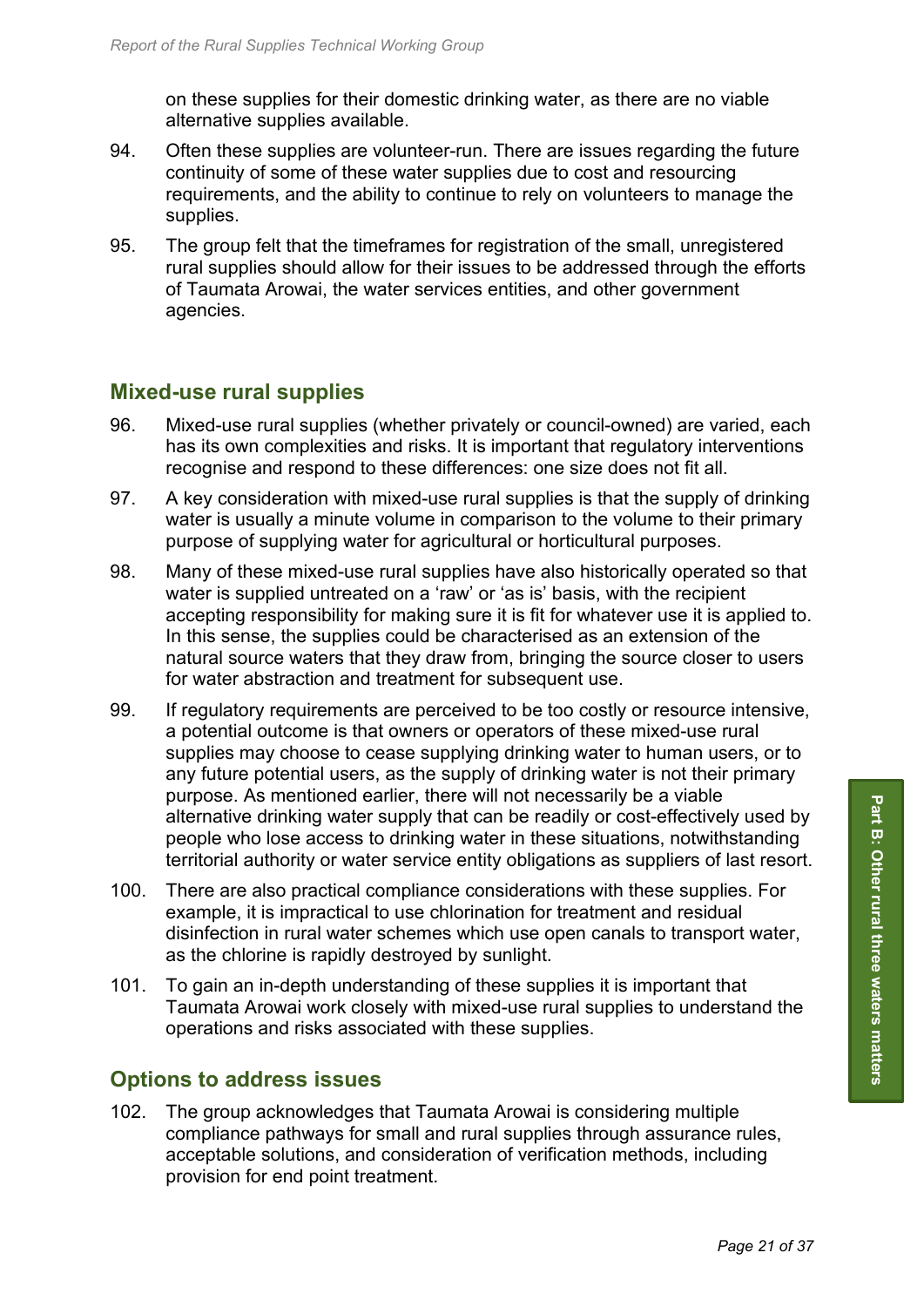- 103. Acceptable solutions and verification methods provide alternative options for many small and rural supplies to meet their compliance obligations and can avoid the need to provide a drinking water safety plan and to provide residual disinfection.
- 104. The group is encouraged by the multiple compliance pathways Taumata Arowai is developing for small supplies, which will also be available to some rural and mixed-use supplies depending on their size. The group recommends that this work should advance as quickly as possible, subject to consultation and engagement requirements.
- 105. Taumata Arowai is also considering how these regulatory tools achieve the right balance between safe drinking water and minimising compliance costs, to ensure requirements are proportionate to the scale, complexity and risks for distinct types of small and rural supplies.
- 106. For example, where operators are unlikely to have prior experience handling chlorine or appropriate training, the health and safety risks of chlorination, as well as compliance costs, may in many cases outweigh the drinking waterrelated public health risks. Pathways based on end point treatment that do not impose chlorination requirements for these small and rural supplies would address these health and safety concerns, while also reducing compliance costs.
- 107. The group notes that the current draft assurance rules use population thresholds as a proxy for risk to determine the requirements to apply to the various kinds of supplies. Taumata Arowai informed the group that it considers that overall population is the best proxy for risk. While it is acknowledged that there is no ideal approach, the population approach has the fewest issues when considered against alternatives such as distinguishing supplies based on water volume, or number of drinking water services connections.
- 108. The group discussed the possible population threshold that might be used to define 'small' (for want of a better term) supplies for the purposes of the multiple compliance pathways that Taumata Arowai is developing. While that is ultimately a matter for Taumata Arowai to determine, a number in the range of 25 to 50 people was considered appropriate. This would mean the clear majority of the estimated 75,000 drinking water suppliers would have lower compliance costs in providing safe and reliable drinking water.
- 109. Taumata Arowai has developed and publicly consulted on a draft Drinking Water Acceptable Solution for Rural Agricultural Water Supplies. Taumata Arowai is currently considering the submissions it received on that document. That includes careful consideration of any adjustments that may be required to ensure that the scope and requirements of the acceptable solution are suitably proportionate.
- 110. Other issues that Taumata Arowai brought to the attention of the group include:
	- a. The Chief Executive of Taumata Arowai may exempt drinking water supplies, or classes of drinking water suppliers, from compliance with requirements under the Act. This is one of the powers intended to enable a proportionate regulatory approach. There is some uncertainty as to whether the Chief Executive of Taumata Arowai can make class exemptions on their own initiative, or whether they can only be made in response to a formal application from a supplier or representative of a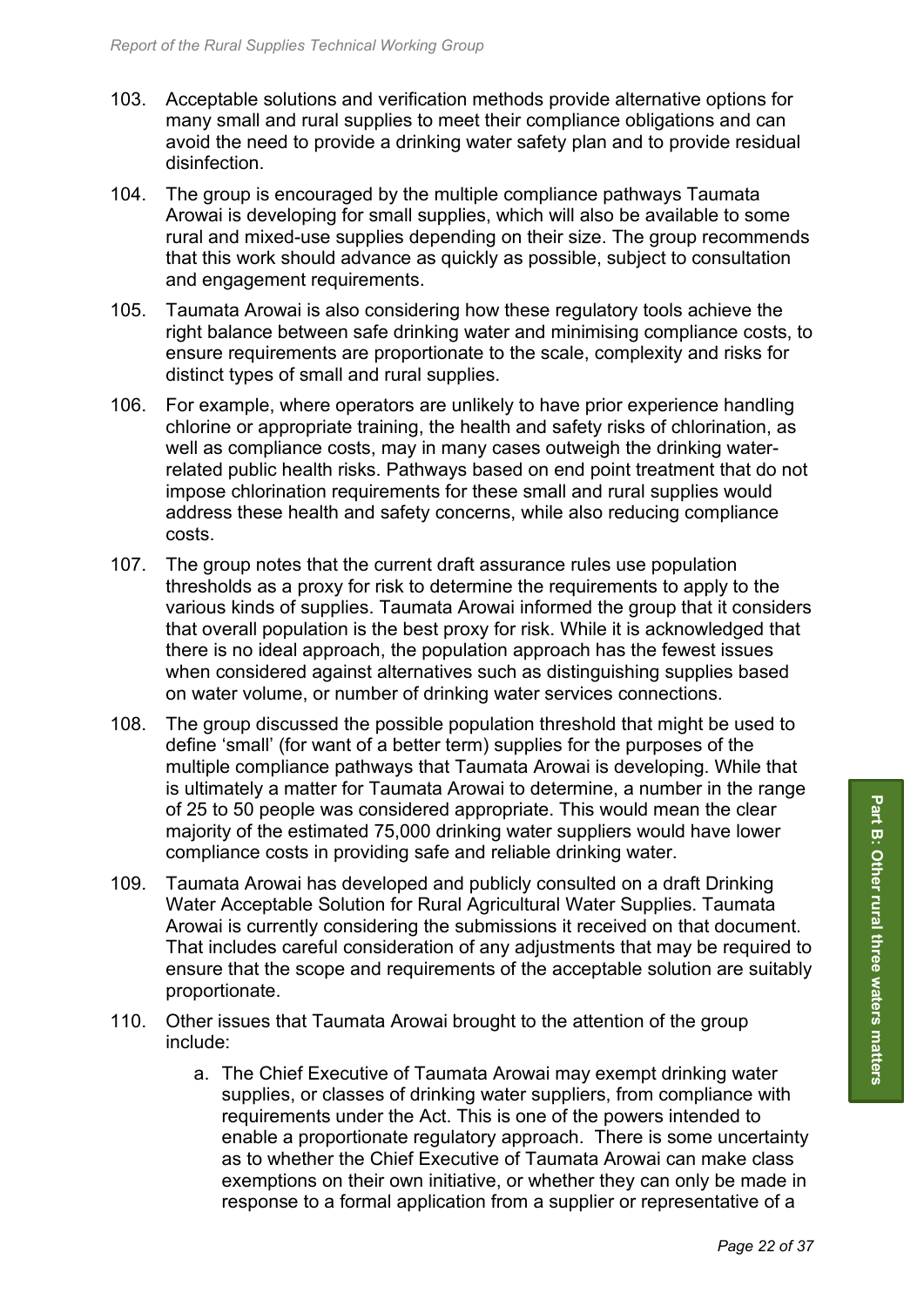class of suppliers. The group supported both the ability of the Chief Executive of Taumata Arowai to initiate such exemptions, and the ability of any supplier or representative of a class of suppliers to apply for a class exemption, particularly in the early stages of the evolution of the new regime.

- b. Several duties in the Act apply to supplies that involve reticulation. 'Reticulation' isn't defined in the Act. It ordinarily involves concepts of connection and complexity, without any clear-cut threshold around size or scale. Its meaning will affect the number of supplies that are subject to the duties associated with reticulation, and the number that are most significantly to use residual disinfection and protect against the risk of backflow. The group consider that a clear definition of 'Reticulation' is needed to provide drinking water suppliers, consumers, and Taumata Arowai with certainty ensure that the regulatory regime is suitably proportionate.
- c. The group recommends that Taumata Arowai develops options for exemptions to reduce the regulatory burden for small and rural suppliers.
- 111. In order to develop specific regulatory solutions for mixed-use rural supplies, it is necessary to define what a 'mixed-use rural supply' is. There was a definition of 'rural agricultural drinking-water supply' in the Health Act, but nothing of that nature was carried over into the Water Services Act. Taumata Arowai can define the term for its own purposes in regulatory instruments that it makes, such as compliance rules or acceptable solutions. However, the group considers the task for Taumata Arowai might be made easier if there was a statutory definition for it to rely on.
- 112. Overall, the group considers that there is value in taking time to better understand the nature and scope of small and rural supplies in order to ensure that regulatory interventions are proportionate. The group recommends that work is undertaken to better assess the risks for small and rural supplies in order to determine any new regulatory requirements that may be needed. The group considers that advisory groups and technical experts with expertise in small and rural water supplies should also play a significant role in developing regulatory options.
- 113. The group recommends that DIA and Taumata Arowai work closely with the rural sector and undertake further analysis on the scope and scale of the small and rural supply issues, as well as urgently developing options to resolve them.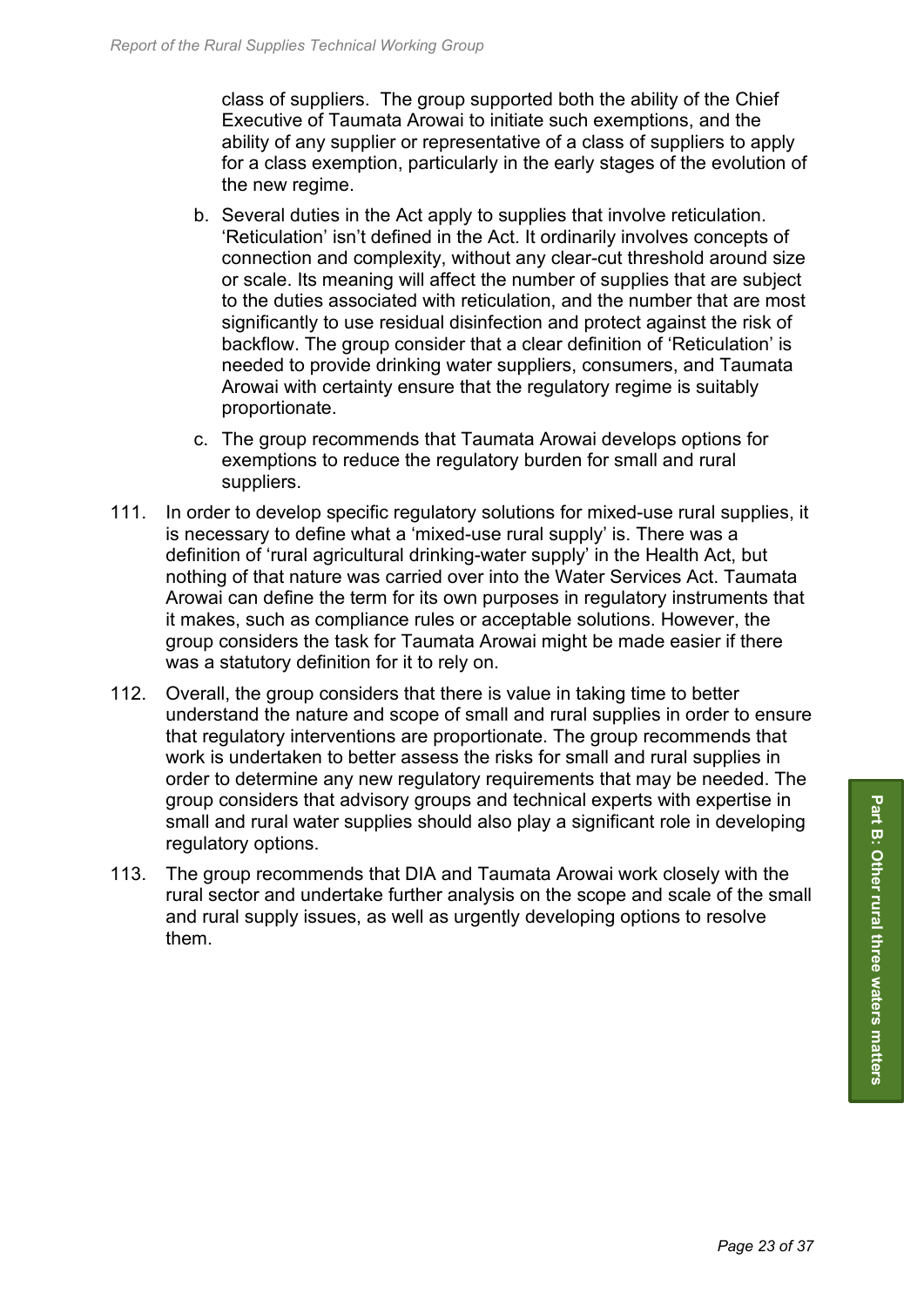# **Recommendations**

- 114. The group was unable to prioritise several matters within the Terms of Reference over the last three months. Further work over the next year is recommended involving:
	- a. Three waters services to rural marae and papakāinga;
	- b. Matters related to the National Environment Standard for Drinking Water, and implications on rural communities and rural drinking water suppliers.
- 115. To ensure that the proposed water services entities legislation considers the issues identified by the group, the following recommendations will improve the transfer of rural schemes transfer to the new water services entities and their management under the new regime.

| <b>Number</b>                                 | <b>Recommendation</b>                                                                                                                                                                                                                                                                                                                                                                                             |  |  |
|-----------------------------------------------|-------------------------------------------------------------------------------------------------------------------------------------------------------------------------------------------------------------------------------------------------------------------------------------------------------------------------------------------------------------------------------------------------------------------|--|--|
| <b>Council-owned mixed-use rural supplies</b> |                                                                                                                                                                                                                                                                                                                                                                                                                   |  |  |
| 1                                             | All rural drinking water supplies owned by councils should<br>transfer to the water services entities.                                                                                                                                                                                                                                                                                                            |  |  |
| $\mathbf 2$                                   | The group supports strong protection against privatisation<br>of council-owned rural water supplies, and notes that this is<br>already provided for in the Water Services Entities Bill. The<br>group recommends that the provisions to protect against<br>privatisation of council-owned rural water supplies is further<br>strengthened through cross-party support to ensure these<br>provisions are enduring. |  |  |
| <b>Transfer process to users</b>              |                                                                                                                                                                                                                                                                                                                                                                                                                   |  |  |
| 3                                             | There should be a mechanism-in specific and limited<br>circumstances-for some mixed-use rural water supplies to<br>transfer into user ownership rather than ownership by<br>water services entity.                                                                                                                                                                                                                |  |  |
| 4                                             | A five-step process to be implemented to determine if a<br>mixed-use rural supplies transfers to its users:                                                                                                                                                                                                                                                                                                       |  |  |
|                                               | Council identifies mixed-use rural supplies                                                                                                                                                                                                                                                                                                                                                                       |  |  |
|                                               | Council assesses feasibility and engages with<br>$\bullet$<br>mixed-use rural supply's users, Taumata Arowai<br>and technical experts                                                                                                                                                                                                                                                                             |  |  |
|                                               | Council consults the water service entity                                                                                                                                                                                                                                                                                                                                                                         |  |  |
|                                               | Confirmation by an independent panel                                                                                                                                                                                                                                                                                                                                                                              |  |  |
|                                               | Referendum of users.                                                                                                                                                                                                                                                                                                                                                                                              |  |  |
| 5                                             | Factors to be considered by all parties in the process<br>include the criticality of the drinking water supply to                                                                                                                                                                                                                                                                                                 |  |  |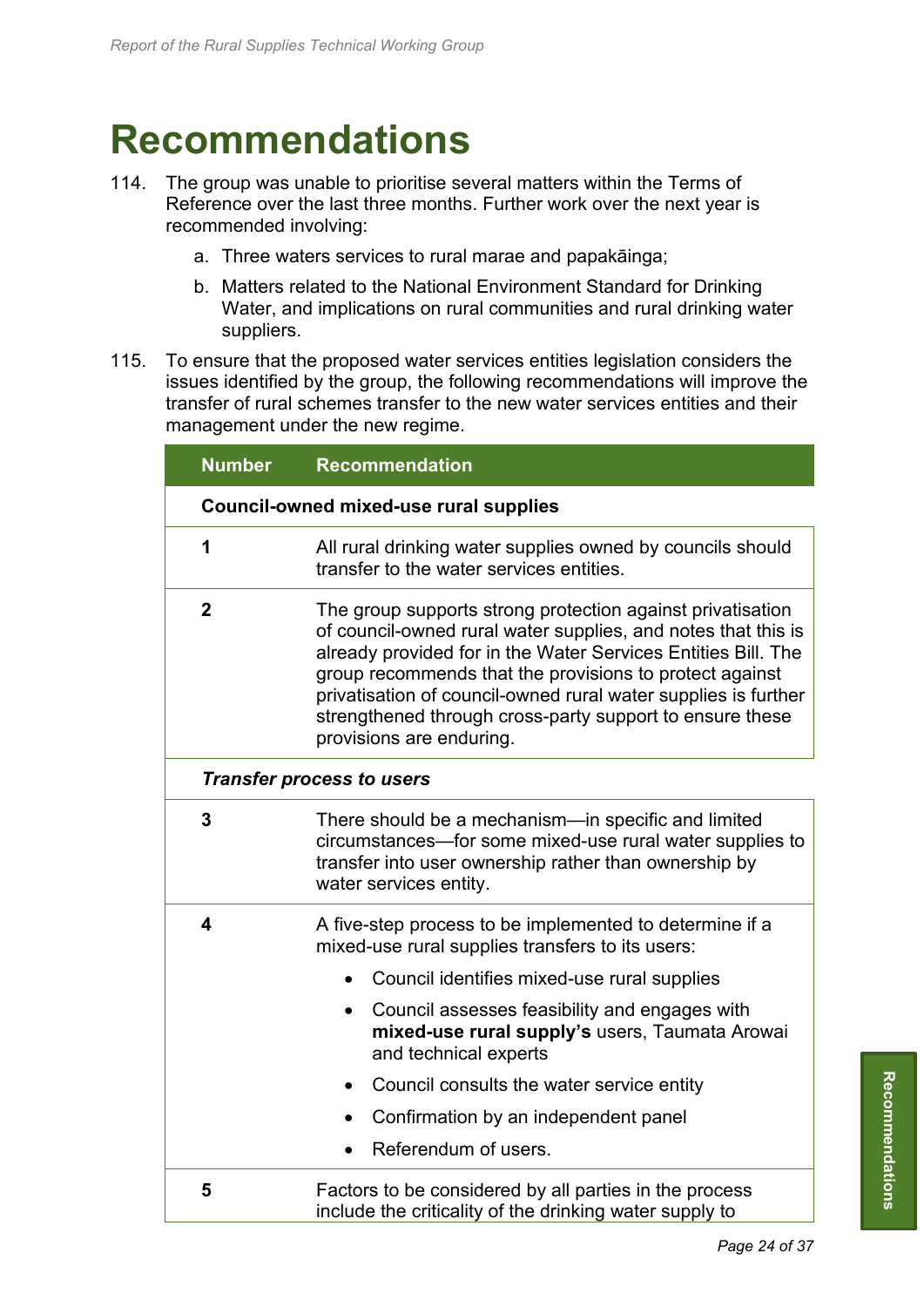| <b>Number</b>                         | <b>Recommendation</b>                                                                                                                                                                                                                                                                                  |  |  |  |
|---------------------------------------|--------------------------------------------------------------------------------------------------------------------------------------------------------------------------------------------------------------------------------------------------------------------------------------------------------|--|--|--|
|                                       | consumers, the size of its drinking water customer base,<br>the predominant use of the scheme, and the capability,<br>capacity and financial ability of an alternative<br>owner/operator to ensure safe drinking water is supplied to<br>consumers.                                                    |  |  |  |
| 6                                     | Users of the mixed-use rural supplies will also be required<br>to be fully informed of the consequences of transferring<br>mixed-use rural supplies to user ownership during the<br>referendum process.                                                                                                |  |  |  |
| $\overline{7}$                        | There be a disputes resolution mechanism as part of the<br>decision process to transfer mixed-use rural supplies to<br>user ownership.                                                                                                                                                                 |  |  |  |
| 8                                     | A 75 percent majority of votes cast in the referendum<br>would be required for a referendum to succeed.                                                                                                                                                                                                |  |  |  |
| Rural supplies with unclear ownership |                                                                                                                                                                                                                                                                                                        |  |  |  |
| 9                                     | A process to be established to enable case-by-case<br>consideration and negotiation between affected parties<br>where ownership of a mixed-use rural supply is unclear.                                                                                                                                |  |  |  |
| <b>Pricing and charging</b>           |                                                                                                                                                                                                                                                                                                        |  |  |  |
| 10                                    | There should be no cross-subsidies between three waters<br>services i.e. drinking water, wastewater or stormwater<br>services. Rural service users should generally not be<br>subsidising urban service users.                                                                                         |  |  |  |
| 11                                    | Consultation on pricing and funding plans, including the<br>types of charges proposed (e.g. a mixture of fixed and<br>volumetric charges), for the new water services entities to<br>be undertaken before the entities 'go live' and before<br>domestic volumetric pricing is introduced to new areas. |  |  |  |
| 12                                    | Water services entities to have the discretion to ensure<br>pricing and charging is fair, using geographic averaging,<br>with some discretion on the way each water services entity<br>implements it after consulting users.                                                                           |  |  |  |
| 13                                    | Any use of geographic price averaging to be limited to the<br>same service and similar 'classes' of user so that price<br>averaging between agricultural and horticultural water<br>supply, and domestic drinking water supply will not occur.                                                         |  |  |  |
| 14                                    | There should be some exceptions to geographic<br>averaging, including where communities have sought a<br>different level of service to that which is provided<br>elsewhere in the water services area.                                                                                                 |  |  |  |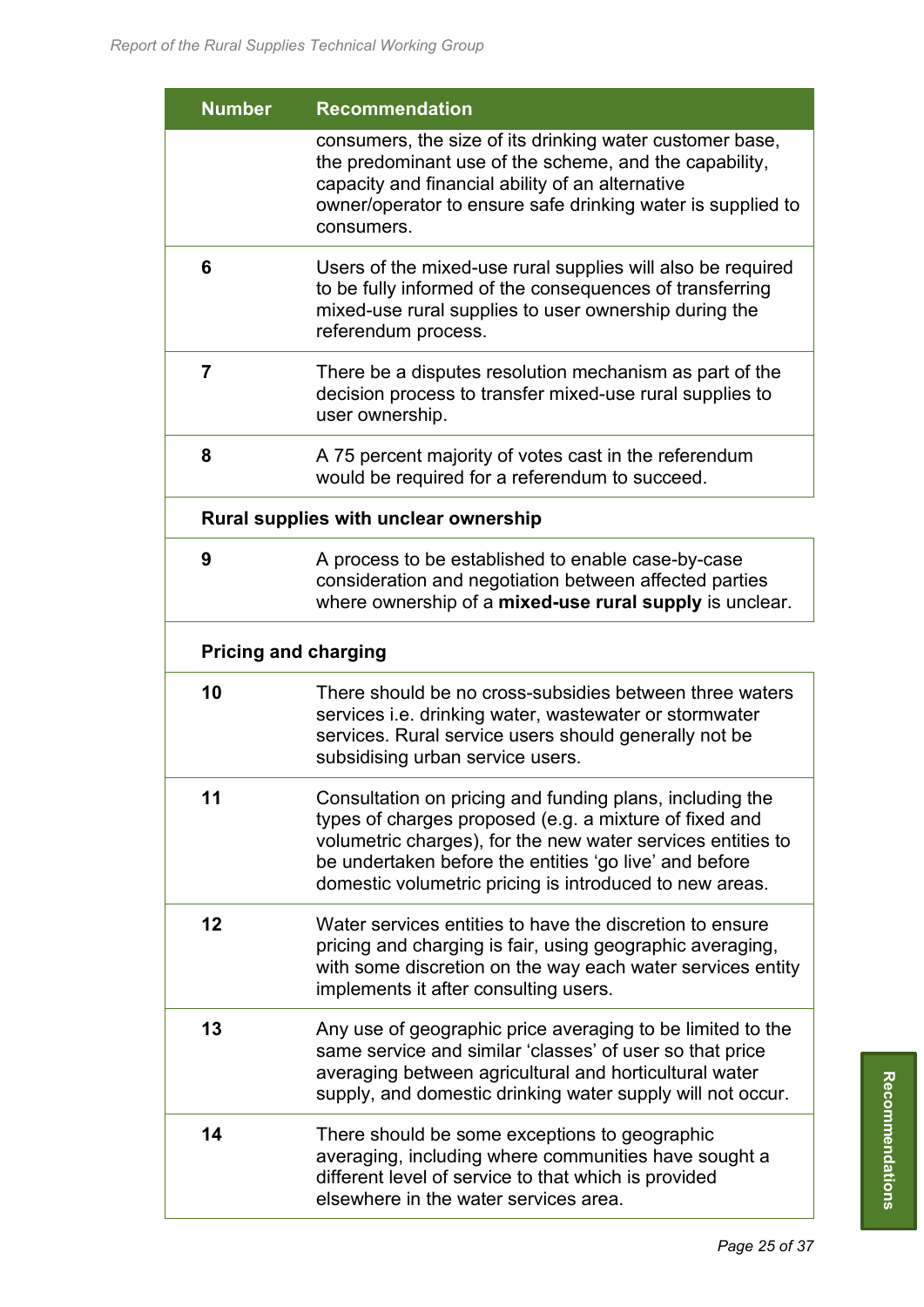| <b>Number</b> | <b>Recommendation</b>                                                                                                                                                                                                                                                                                                                                                        |  |  |  |  |
|---------------|------------------------------------------------------------------------------------------------------------------------------------------------------------------------------------------------------------------------------------------------------------------------------------------------------------------------------------------------------------------------------|--|--|--|--|
| 15            | Any increase in prices to achieve geographically averaged<br>prices should be incrementally introduced (say over five<br>years) to reduce price shocks.                                                                                                                                                                                                                      |  |  |  |  |
|               | Governance, ownership and management                                                                                                                                                                                                                                                                                                                                         |  |  |  |  |
| 16            | The recommendations made by the Working Group on<br>Representation, Governance and Accountability to be<br>taken up by the Government, and governance<br>representation from rural schemes to feed into the water<br>services entities, to providing a mechanism to retain local<br>voice and provide input into management and funding<br>decisions relevant to the supply. |  |  |  |  |
| 17            | Support 50/50 co-governance at the regional<br>representative group level, noting that the entity board will<br>make skills-based appointments.                                                                                                                                                                                                                              |  |  |  |  |
| 18            | For rural supply schemes that are transferred to the<br>entities, the group recommends that any specific scheme<br>governance (and management) arrangements involving<br>users are discussed between the communities served by<br>the schemes and the establishment entities, and potentially<br>provided for in entity constitutions or other agreements as<br>appropriate. |  |  |  |  |
| 19            | Water services entities need to consider current<br>arrangements related to management of the mixed-use<br>rural supplies that transfer to them.                                                                                                                                                                                                                             |  |  |  |  |
| 20            | Water services entities to consider providing support to<br>private mixed-use rural supplies on a contractual basis to<br>ensure access to safe drinking water.                                                                                                                                                                                                              |  |  |  |  |
| 21            | Operations and maintenance of mixed-use rural supplies to<br>be performed by staff and contractors from the local<br>community where possible.                                                                                                                                                                                                                               |  |  |  |  |
|               | Rural marae and papakāinga                                                                                                                                                                                                                                                                                                                                                   |  |  |  |  |
| 22            | Water services entities to support the resolution of service<br>provision and affordability for rural marae and papakāinga<br>drinking water and wastewater schemes. Additional<br>support needs to be sustainable and enduring (i.e. not just<br>a one-off funding boost).                                                                                                  |  |  |  |  |
| 23            | Water services entities to prioritise the assessment of<br>marae and papakāinga (including how to give effect to Te<br>Mana o te Wai) when they are established.                                                                                                                                                                                                             |  |  |  |  |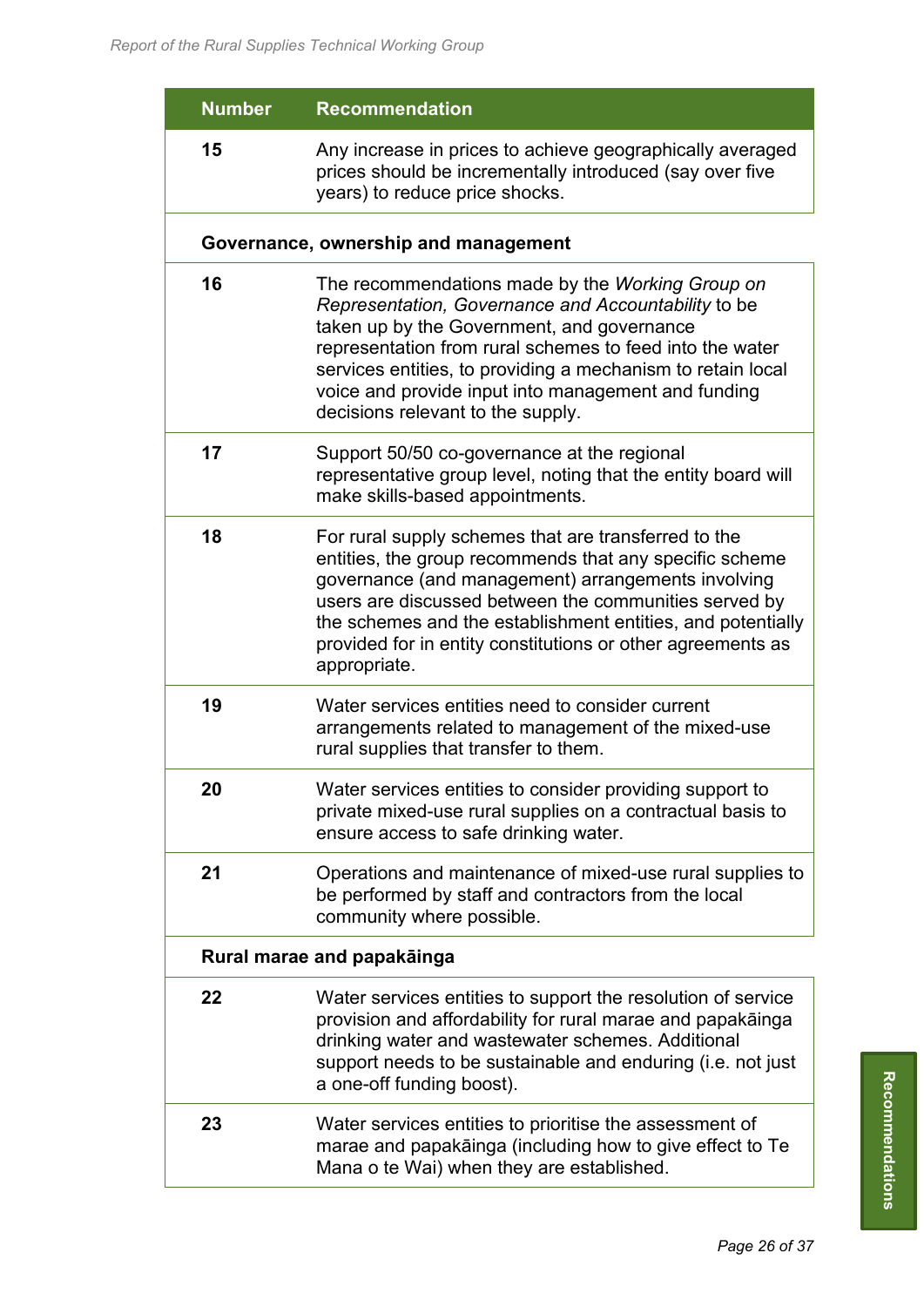| <b>Number</b>               | <b>Recommendation</b>                                                                                                                                                                                                        |  |  |  |
|-----------------------------|------------------------------------------------------------------------------------------------------------------------------------------------------------------------------------------------------------------------------|--|--|--|
| 24                          | Develop a coordinated work programme to address<br>geospatial information gaps relating to marae and<br>papakāinga.                                                                                                          |  |  |  |
| 25                          | Establish an additional working group to consider the<br>issues around rural marae and papakāinga. Expressions of<br>interest for group members to be invited. The working<br>group should be formed as soon as practicable. |  |  |  |
| <b>Regulatory proposals</b> |                                                                                                                                                                                                                              |  |  |  |
| 26                          | Further consideration be given to the collective impact of<br>the regulatory proposals that are being developed by DIA,<br>Taumata Arowai, and Ministry for the Environment.                                                 |  |  |  |
| 27                          | Taumata Arowai to advance work in developing multiple<br>compliance pathways for rural and small drinking water<br>supplies, as quickly as possible.                                                                         |  |  |  |
| 28                          | Clear definition of 'Reticulation' is provided to drinking<br>water suppliers, consumers, and Taumata Arowai,<br>providing certainty to ensure that the regulatory regime is<br>suitably proportionate.                      |  |  |  |
| 29                          | Taumata Arowai to develop option for exemptions for<br>chlorine in certain drinking water supplies, in order to<br>reduce the regulatory burden for small and rural drinking<br>water suppliers.                             |  |  |  |
| 30                          | DIA and Taumata Arowai to work with the rural sector to<br>undertake further analysis on the scope and scale of the<br>small and rural supply issues and developing options to<br>resolve them.                              |  |  |  |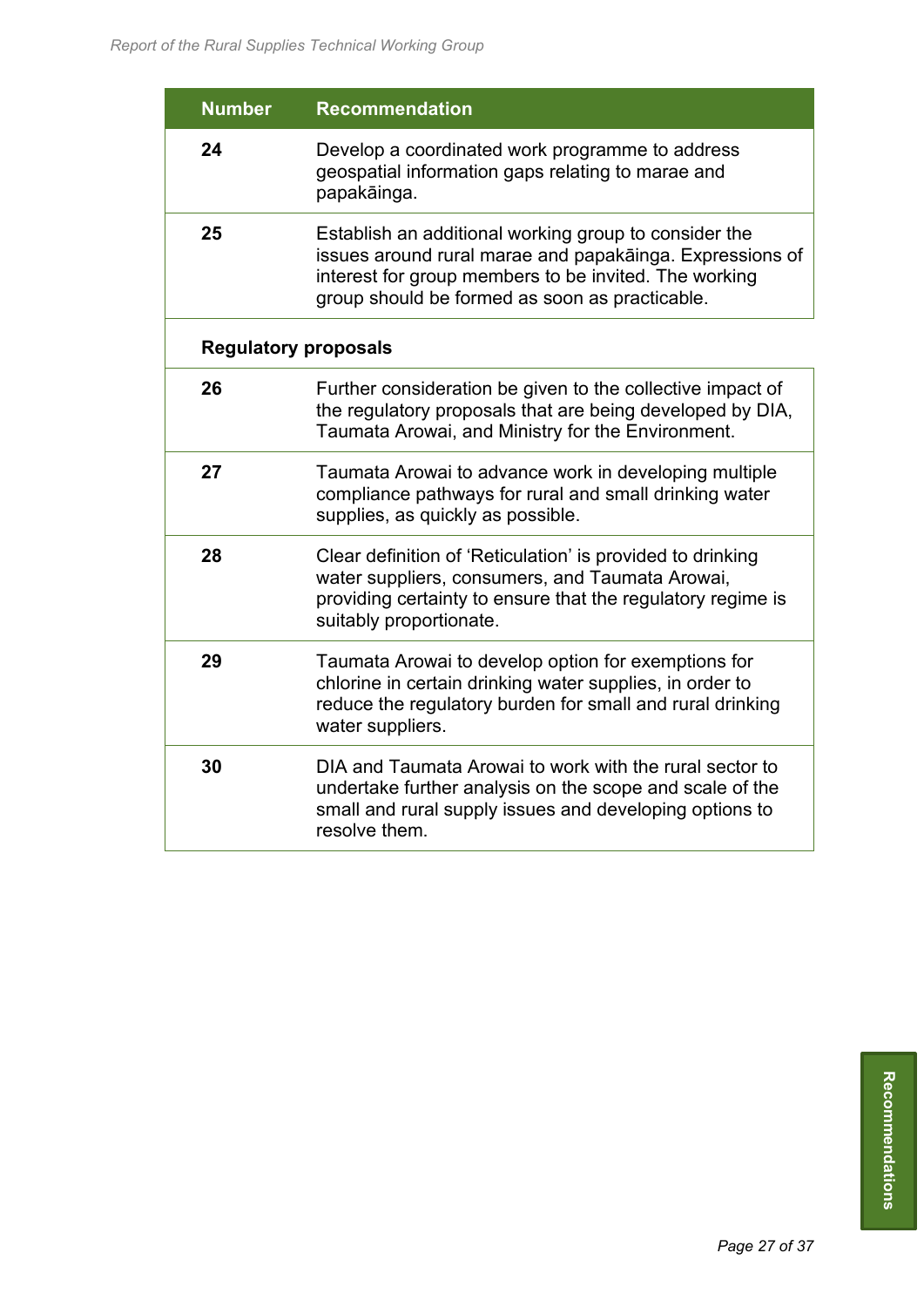# **Appendix: Rural scheme case studies**

Rural water scheme case studies were provided by members of the group. Casestudies were provided as follows.

# **Clutha District**

- 1. Within the Clutha District there are 10 restricted rural water supply schemes, plus one stock water scheme.
- 2. Approximately **5,900 people** in the Clutha District are supplied drinking water from rural water schemes. This includes several townships around the district.
- 3. Each scheme has a committee elected triennial from customers on the schemes. These are sub-committees of the Council, but final rating and budget decisions sit with the Council.
- 4. Most rural schemes were built in the 1970s to early 80s. These are all piped schemes and were constructed originally on a 50:50 cost-share basis with the Government at the time.
- 5. A large proportion of the local contribution was in labour and working on the schemes. As such, many of the rural Clutha committees and customers feel a real sense of ownership of these rural schemes.
- 6. It is understood that a condition of the funding was that they were operated through the Council and they were required to meet the drinking water standards of the time.
- 7. All drinking water rural schemes have some form of treatment plant (many are sophisticated filtration and coagulation systems) and major upgrades are underway or budgeted for over the next three years.
- 8. The Waipahi Stock Water Scheme was constructed in 2009/2010; notes on property files state that it is not potable water, and not to be used as a drinking water source.

### *Clutha District Council proposals*

- 9. The Council, on behalf of the rural schemes would continue to employ staff to support rural water, including acting as 'go to' contact people, liaising between the network and Entity D, giving farmers that local contact and providing a conduit between parties. They would not only ensure that work was undertaken in a timely manner but they would also act as consumer advocates and assist in ongoing engagement between scheme committees and the Entity on asset management and forward work programmes.
- 10. Farmers need assurance that should a fault occur it will be attended to in a timely manner, and that the point of contact is someone local whom they know and trust (no 0800 stranger). They also need recognition that continuity of supply for animal welfare is a priority
- 11. Rural infrastructure remains under the same ownership structure that is presently in place. The Entity controls the running of the plants and all infrastructure pertaining to urban supplies, but some of the rural infrastructure (not the water in the pipes, just the pipes) remains under rural/Council ownership. Various propositions have been suggested; it could be all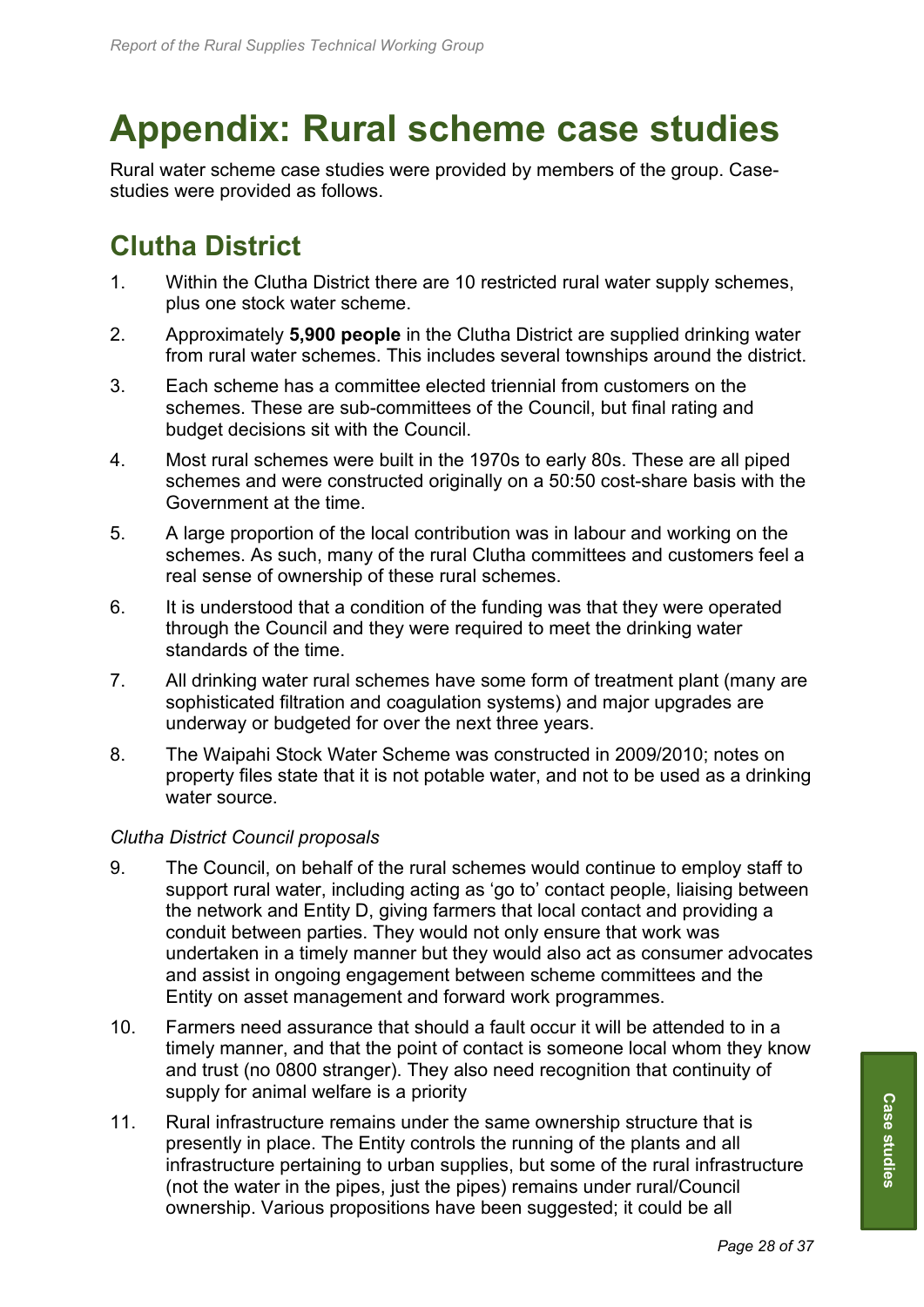underground infrastructure that goes through farmers' paddocks, or everything from the reservoirs to the farmers' tanks. We acknowledge that this facet of the proposal needs further refinement, but it is such a fundamental requirement for our farmers that it is worth further consideration; it may even be viable for some lease arrangement to be in place.

- 12. Farmers want the underground infrastructure that runs through their farms to remain in the present ownership structure (two reasons, firstly to thwart possible future privatisation, and secondly there is a genuine affinity to the assets, their fathers put those pipes in the ground, and there is an intergenerational commitment to maintain and enhance networks).
- 13. The Governance structure is critical to ongoing goodwill and the day-to-day functionality of the networks, and while 12 individual schemes in Clutha may be too detailed for the Entity to deal with, the critical mass and scale exists for a single committee to engage with the Council through to the Entity.
- 14. They want current governance structures to remain. I think there was a general agreement that the present 12 scheme committees might need to evolve, with an additional tier where one representative from each scheme would be co-opted on to a committee of committees, and this group would continue to be supported by the Council to ensure engagement with Entity D on high level asset management and forward work programmes
- 15. Pricing will be the same leap of faith as presently exists with councils; the concerns around not cross subsidising or being dragged into the wider three waters costings is a concern that needs to be addressed in the details of Entity structure and the wider reform package, and is a topic of discussion for the Governance and Oversight working group.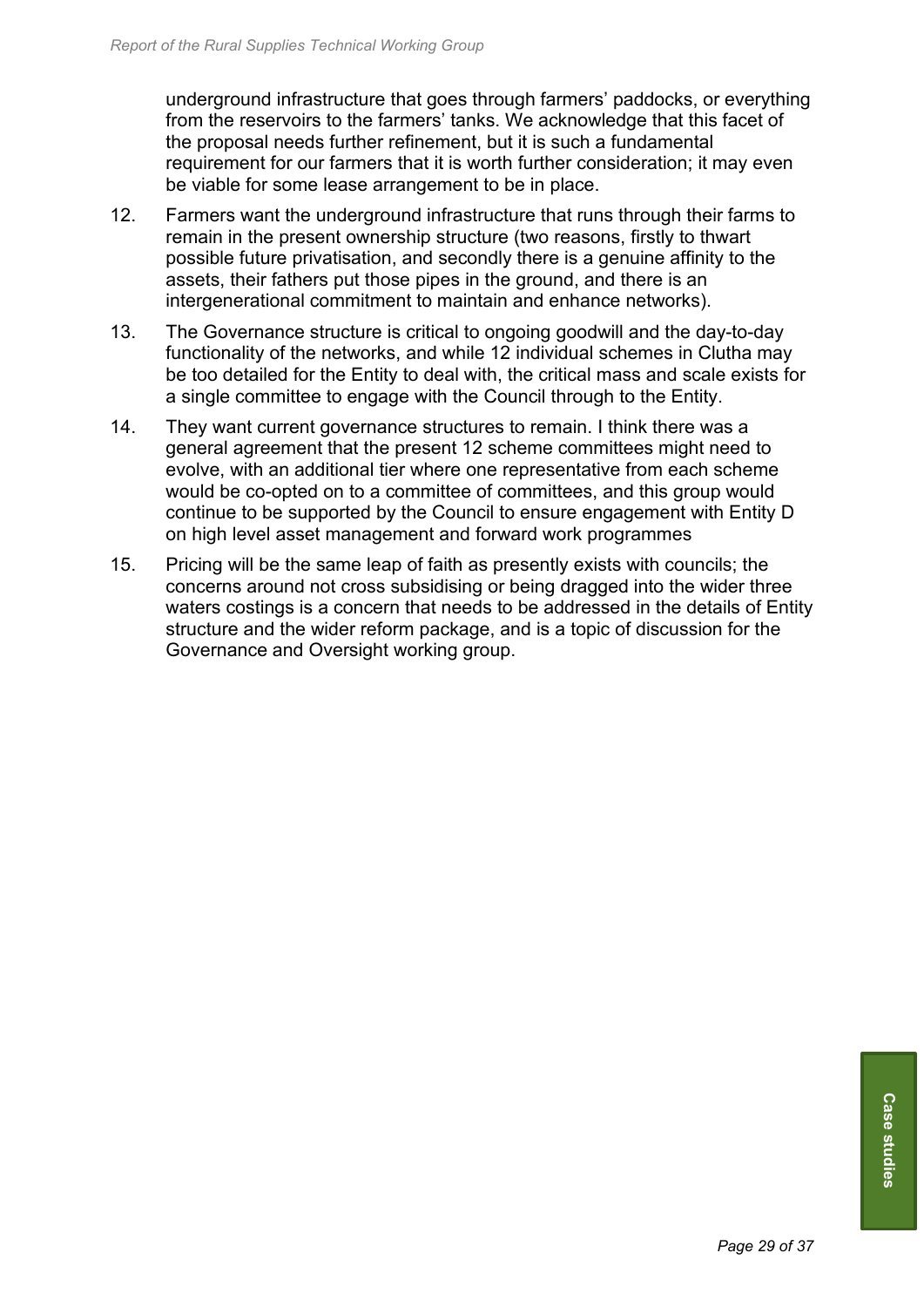# **The Earnscleugh Domestic Water Company Limited (EDWC)**

- 1. The EDWC was set up in 2000. At the time, the local irrigation scheme (Earnscleugh Irrigation Company Ltd) had its water offline for an extended period while they constructed the pipeline from the Clyde Dam to the Fraser River. It was brought to the attention of EIC Ltd that some households were using irrigation water for drinking. These households were dependant on the irrigation water as bore water was not available in that part of Earnscleugh.
- 2. To avoid future problems, a domestic water scheme was installed using a bore, a header tank and restrictor valves that allowed each household 3,000 litres of water per day. As demand for connections increased this was reduced to 1500 litres of water per day. All properties have 30,000-litre storage tanks and there are currently 39 houses connected to the scheme. The annual water charge is \$373 per annum.
- *3.* The scheme has **no council support** and is run by a board of volunteer directors. Operating issues are handled by a local company, Central Water, on an as-and-when required basis. Payments and receipts are managed by a voluntary secretary. The water is not treated but it is tested by the Central Otago District Council monthly for e. Coli. Fifteen of the 39 houses have a UV treatment plant which was a condition of their subdivision consent. The EDW scheme is on at least one register held by Taumata Arowai.

### *Compliance*

4. The easiest way for the EDWC to comply with the Water Services Act 2021 (the Act) would be to apply for a **drinking water acceptable solution for spring and bore water supplies** (currently being consulted on). This is described as a practical and cost-effective way of supplying safe drinking water.

### *Problems*

5. Finding directors who will take on the responsibility and obligations that come with complying with the legislation. Already community groups are trying to divest themselves of these assets.

### *Filtration, UV disinfection and chlorination.*

6. While this is possible it will be a new cost. The key area of concern will be finding a company that will install and operate this system. To date, it has been relatively easy to engage a company for repairs and maintenance. I have been trying to get out of the other regulatory work for years and it is impossible. Having to monitor water quality with alarms and other equipment will require an office which will need to be subcontracted to someone as the scale of the business could not stand the cost of dedicated space.

### *Summary*

7. While all the physical requirements are doable there will be a massive increase in the cost of running this scheme. The physical upgrade cost will be expensive and so will the ongoing maintenance cost if firms come out of the woodwork to supply this service. I hesitate to guess but it will be in the 1000's not the low hundreds, which is where it sits today. There is no way the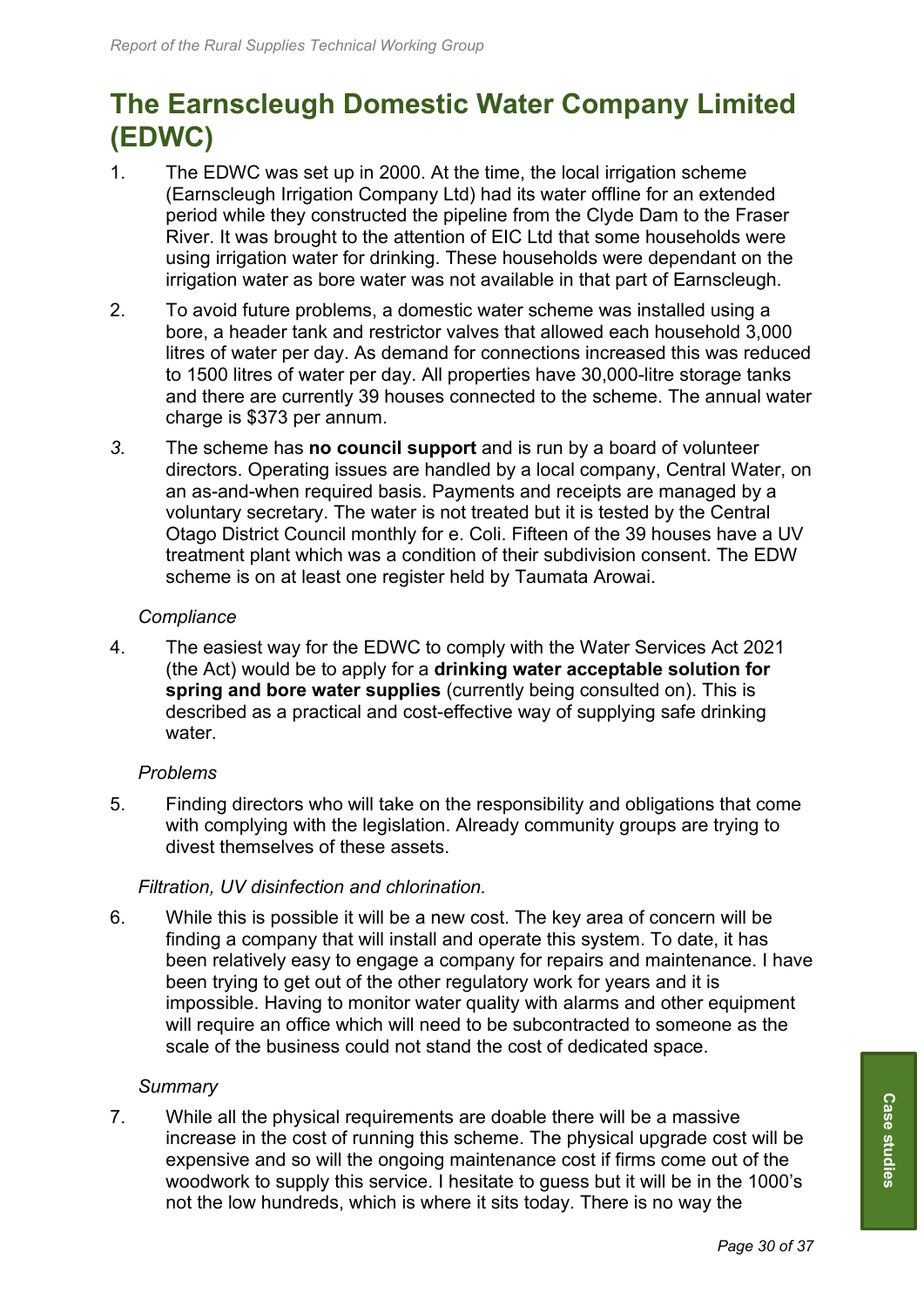community will want to run this on a voluntary basis, and I am sure they will want to hand over the assets and responsibility to someone else.

8. Note that this is a scheme that supplies wonderful untreated and untainted bore water to a rural community that had no access to potable water. The water has been tested monthly for 22 years and there has never been a problem with it or a complaint about the quality or the taste.

# **Earnscleugh Irrigation Company Limited (EIC Ltd)**

- 1. EIC Ltd was formed in 1990 when the Crown sold the Earnscleugh Irrigation scheme to the local community. I signed the sale and purchase agreement with the Crown on behalf of my community and have been a director of the company ever since.
- 2. We **supply irrigation water to 132 properties** covering 1580 ha through open canals called races.
- 3. Most properties get their water once every seven days and they store it in irrigation dams for use as and when required. The point of delivery is the boundary of the property and at that point EIC Ltd takes no further responsibility for the water. We have a signed supply agreement which spells out **that the water is for irrigation purposes and is not a potable supply,** and that EIC Ltd is not a water supplier. Currently EIC Ltd employs two parttime staff.
- 4. We know that some people rely on this water for domestic use as there is no other source of water. We have argued strongly that we should not be considered a drinking water supplier and those households who use the water should be operating a domestic self-supply.
- 5. The irrigation dam should be considered the source of the water just as a river would be a source of water for a single domestic dwelling. All we as a company have done is convey that river water a bit closer to the house. We never said it was any better or worse than it was when it came out of the river. Hence the onus is on the household to comply, not an irrigation company that purchased obligations from the Crown to supply irrigation water (not drinking water). Our source of water is the Fraser River, from which a domestic supply can be taken as of right under the current Otago Regional Council water plan.
- 6. Unfortunately, the wording of the Act does not appear to allow this, and it seems that we are swept up into this regime through no fault or desire of our own.

### *Compliance*

7. The easiest way for EIC Ltd to comply with the Act is to apply for a drinking water **acceptable solution** for rural agricultural supplies.

### *Problems*

- 8. The water supplied by EIC Ltd that is used by households is a minuscular fraction of a percent of the total water supplied (32 million cumecs). It will be impossible to comply with some of the conditions contained within the suggested solution and other conditions will drive the costs to the business up.
- 9. Backflow prevention is not easy due to the way that we supply water through open canals. Turbidity of less than 20 NTU cannot be guaranteed as our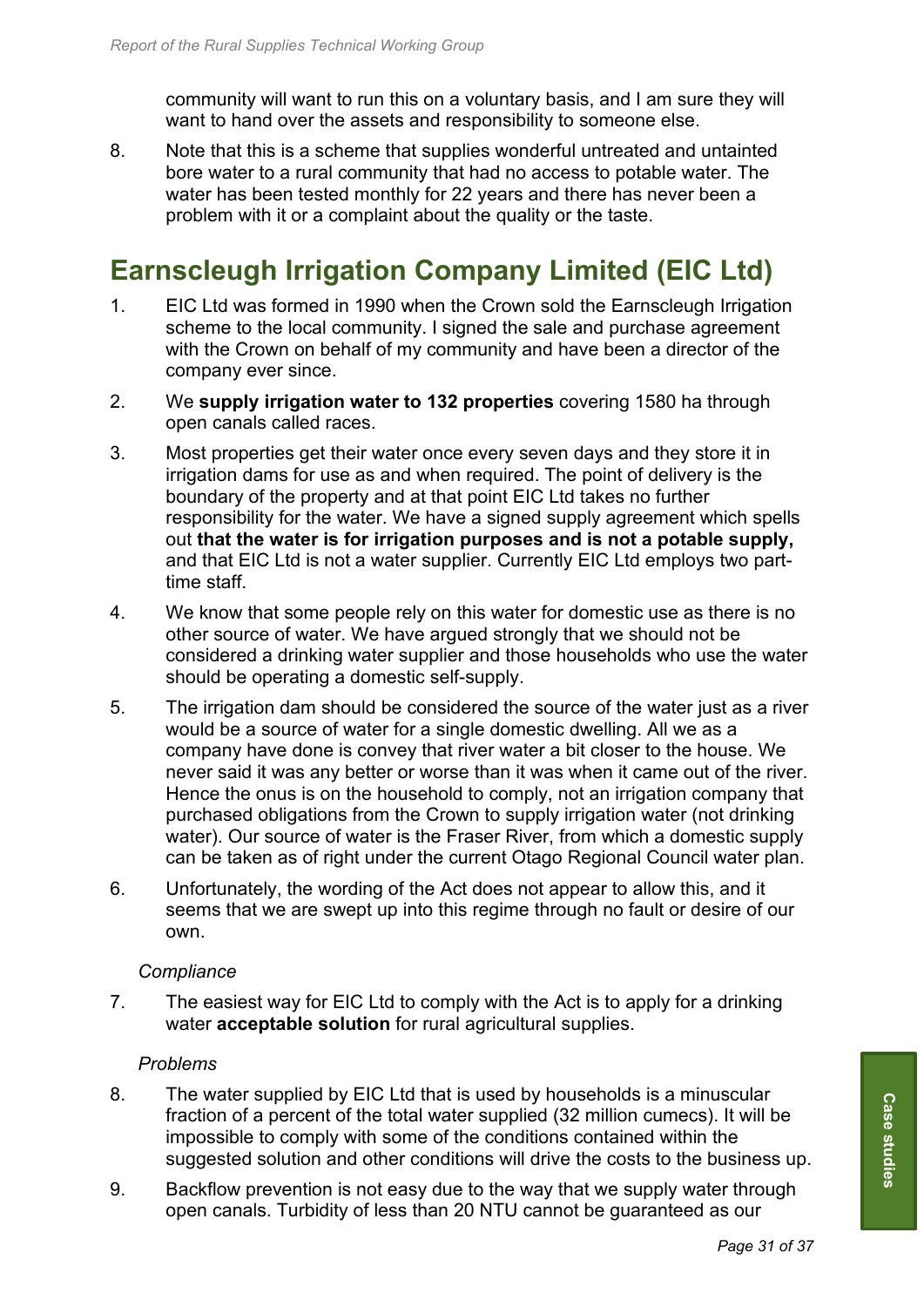source of our water is a river which has seasonal variability due to flooding and high flows. Irrigation water is not get turned off when it is discoloured.

#### *Maintenance, inspection and calibration*

- 10. Staff are not trained to do this. Attracting the appropriate staff will not be easy, and once again, subcontracting may be the only solution.
- 11. It is likely that the water quality will not be of an acceptable standard and that many or some MAVs will be exceeded on a regular or permanent basis.
- 12. The cost per household (current minimum charge is \$180 per annum) will increase; I am guessing it will be in the 1000's. There will be the same problem with governance but in this case, there will be no one to pass on the responsibility to. I imagine that we will have to move away from volunteer directors to paid directors.
- 13. Note: An estimate of the cost of providing per-house filtration has been provided by an expert, Craig Freeman of Filtec, who was part of the early advice on drinking water standards.
- 14. The estimate ranges from \$23,000 for a smaller house to \$27,000 for a larger Marae or similar (fruit pickers' quarters). All houses on my scheme would face these sorts of costs plus the cost of administrating these systems. I am looking forward to you all helping us find these safe and affordable solutions for rural communities like mine.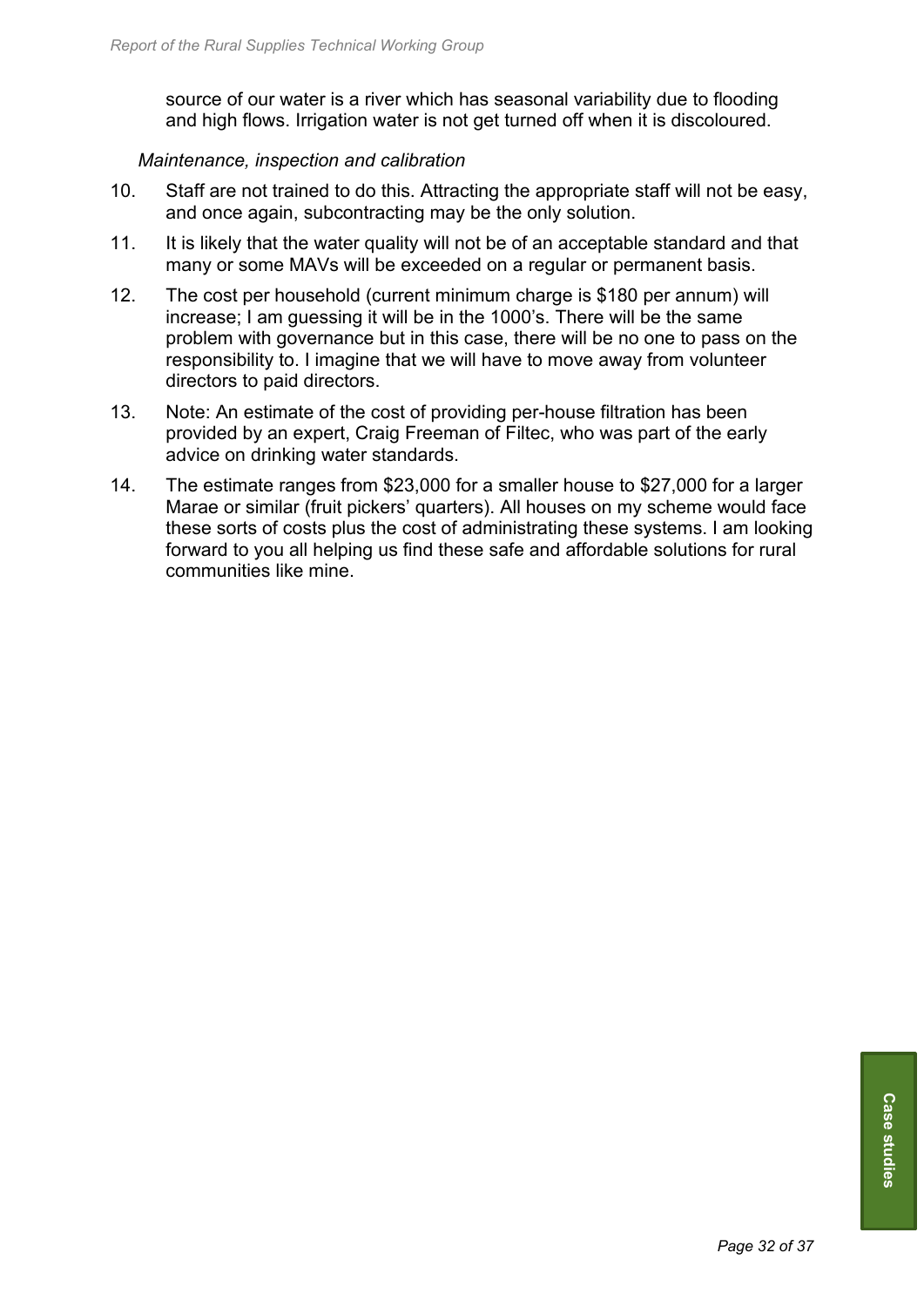# **Ruapehu District**

- 1. The systems are generally old, their layout or conditions are not well defined, nor are there formal easements in place. They were provided for some historic reasons e.g. originally to provide water for a mill or for a railways supply.
- 2. Not all the smaller private water schemes, as newly defined, have been identified. They are often run by a keen community member with very little continuity when they step down. e.g. a retired engineer running a private scheme.
- 3. They often do not wish to be supported by their local council and prefer to be run as a fiefdom from a strong-willed local committee or individual.
- 4. Connections to a raw water main are not always formalised and sometimes informally made in lieu of easements. This is often only identified as unaccounted water.
- 5. The private schemes would struggle with the monitoring conditions. Many of the schemes are remote and access is susceptible to weather conditions, which would prevent manual daily samples from being reliably delivered to the labs.
- 6. There is a danger that the committees of these schemes may walk away if the imposed conditions are impractical for them to deliver.
- 7. Marae supplies would be difficult to classify, as numbers of their normal resident users may be relatively low, whereas they could swell to many hundreds (>500) during a Tangi.

| <b>Community Names</b>    | <b>Population Served &gt; 500</b> | <b>Source Water</b> |
|---------------------------|-----------------------------------|---------------------|
| Taumarunui                | 4870                              | River               |
| Turoa Skifield            | 4500                              | Stream              |
| <b>Whakapapa Skifield</b> | 3000                              | Stream              |
| Waiouru                   | 2800                              | Stream              |
| <b>Ohakune</b>            | 1500                              | Stream              |
| Raetihi                   | 749                               | River               |
| <b>National Park</b>      | 240                               | Stream              |
| Owhango                   | 200                               | Stream              |
| <b>Whakapapa Village</b>  | 200                               | Stream              |
| Ohura                     | 160                               | Stream              |
| <b>Kariori Pulp Mill</b>  | 130                               | River               |
| Ngakonui School           | 120                               | Spring              |
| <b>Piriaka</b>            | 120                               | Spring              |
| <b>Tangiwai Sawmill</b>   | 120                               | Unknown             |
| <b>Manaiti Marae</b>      | 90                                | Unknown             |
| Kakahi                    | 78                                | Spring              |

8. Community Drinking Water Supplies in Ruapehu District: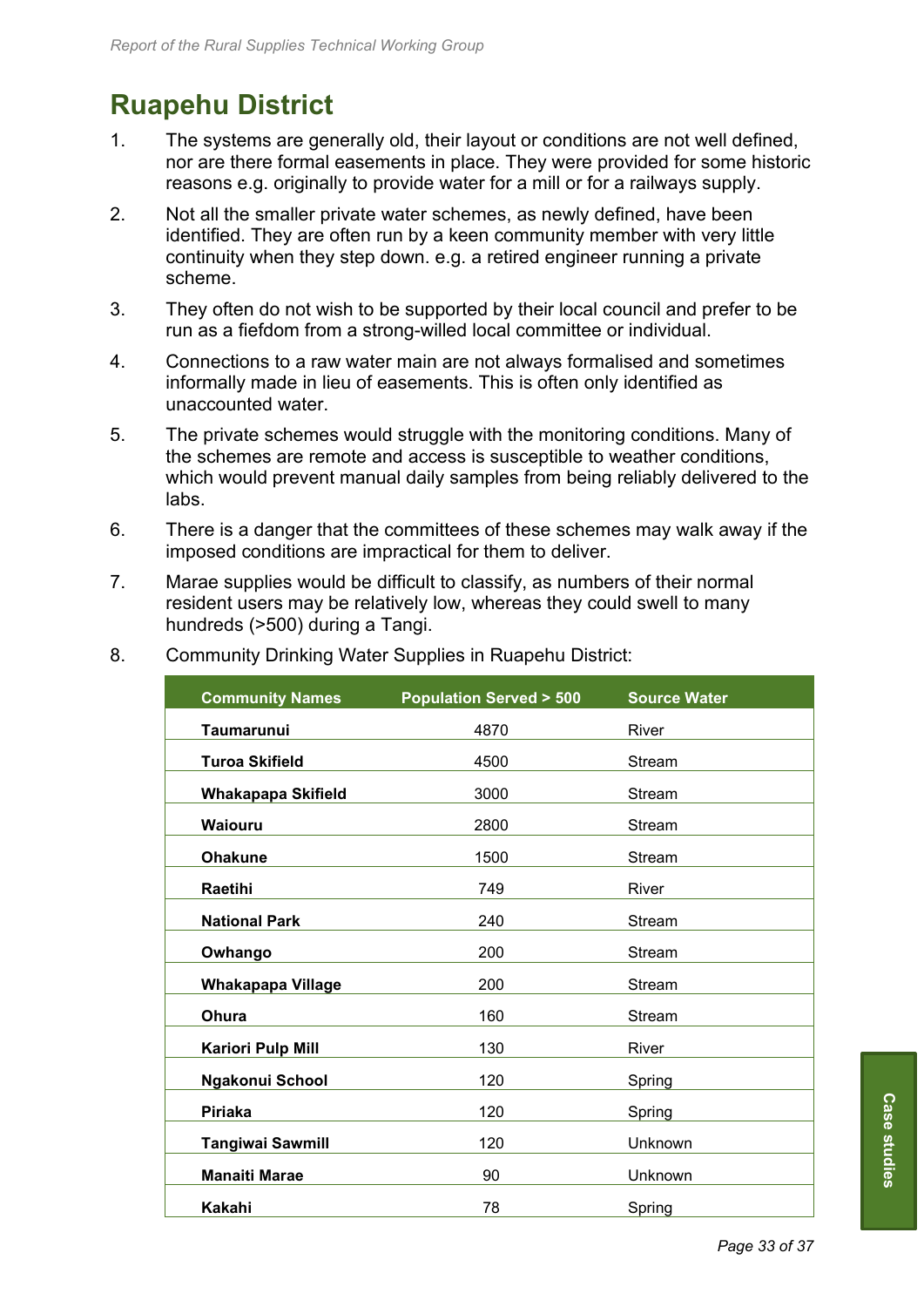| <b>Community Names</b> | <b>Population Served &gt; 500</b> | Source Water |
|------------------------|-----------------------------------|--------------|
| <b>Ngapuke School</b>  | 70                                | Unknown      |
| <b>Mana Ariki</b>      | 50                                | Spring       |
| Raurimu                | 40                                | Stream       |
| Hia Kaitupeka Marae    | 37                                | Spring       |
| <b>Ongarue School</b>  | 20                                | Spring       |
| <b>Orautoha School</b> | 12                                | Unknown      |
| <b>Kaitieke School</b> | 12                                | Unknown      |
| <b>Tokorima School</b> | 10                                | Roof         |

- 9. Ruapehu District Council supplies above 500 are Taumarunui, Ohakune and Raetihi. The three other supplies fall within the less than 500 range these being Ohura, Owhango, National Park.
- 10. The only community not identified in this list is Waimihi which would fall under the less-than-50 category. This has a spring supply from the railway days servicing the village and the marae.
- 11. There are also five marae in the Ruapehu District that are outside our area of reticulation and their source of water is unknown at this stage.
- 12. There are an unknown number of large farms with multiple residences which will fall below the less-than-50 criteria. Several small schemes exist servicing outlying areas of towns with a reticulated supply. The quantity of these is unknown at this stage.
- 13. There are also several small schemes around communities that service suburbs outside the area of reticulation, i.e. Mania Road and Tamariki.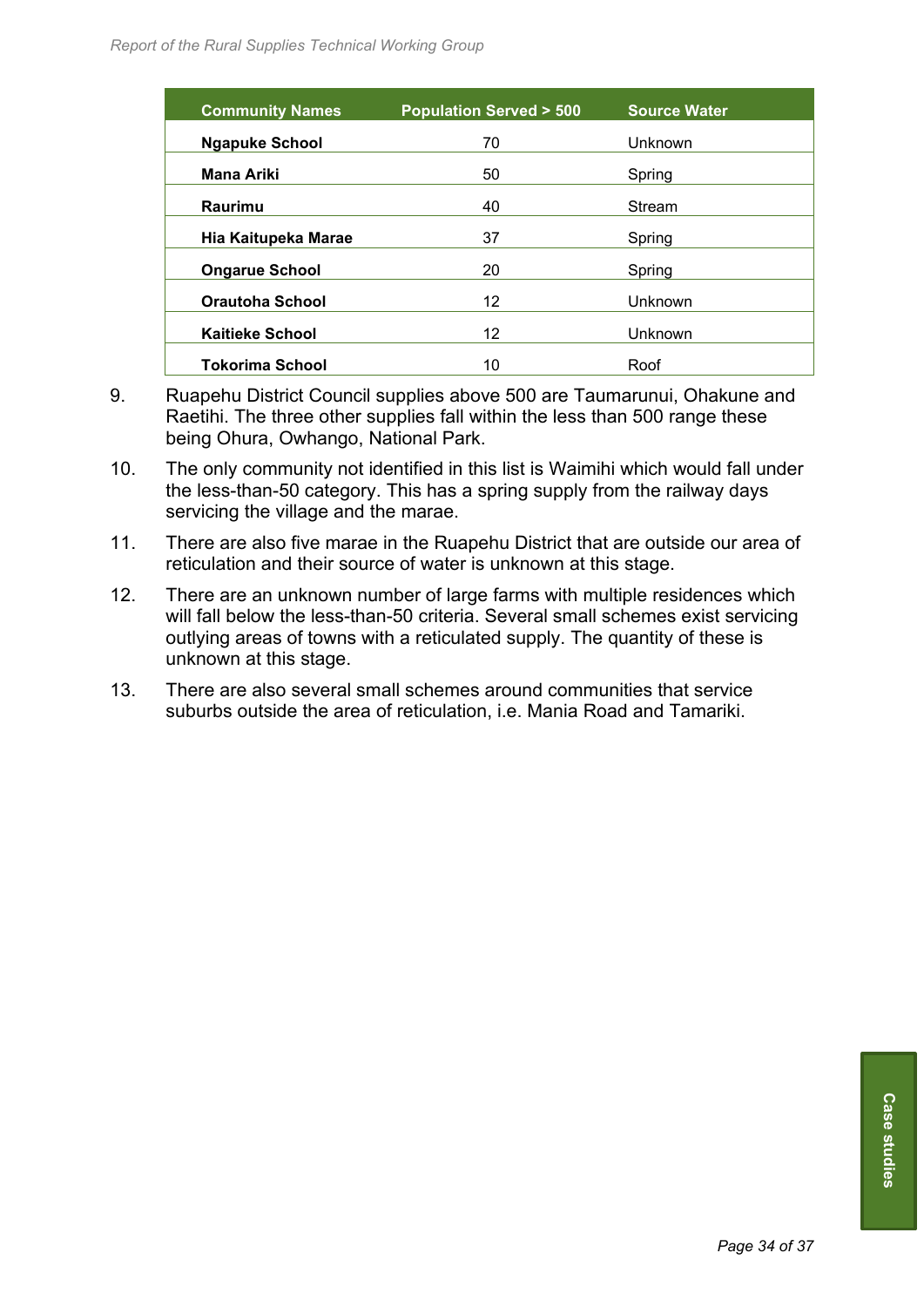# **Waimate Districts water infrastructure**

- 1. A brief overview of Waimate Districts water infrastructure is as follows.
- 2. Waimate District Council (WDC) has one urban and six rural water schemes. The urban scheme is supplied from two geographically separated deep wells, each with multiple barriers for protection including UV disinfection. Both wells are fully compliant and meet current and predicted future requirements. The scheme services a population of more than 3000 people and currently is a non-metered supply.
- 3. WDC is currently undergoing installation of universal metering of all urban water users. Initially these meters will be utilised for water loss management and the sustainable use of our water resources, in order to optimise our renewals programme and to advance the management of the network.
- 4. Our **six rural water schemes** are generally from shallow water takes with only one supplied from a deep bore. Three of the supplies are either already compliant with the Drinking Water Standards for New Zealand (DWSNZ) or are currently undergoing an upgrade to meet the current and proposed DWSNZ. Initially the raw water was chlorinated at source, and distributed via trickle supply and restrictor to the end users via a large network of smalldiameter piping spanning the district.
- 5. These supplies are unique in as far as they utilise the principle that each consumer receives a specific volume of water within a 24-hour period, noting that pressures—and consequently flow—vary considerably within each network and during each 24 hours.
- 6. Effectively each consumer's allocation represents their peak annual demand, which may be used over just a few months of the year, or every day. As a result, the sold volume for any scheme often far exceeds the network's capacity to deliver. They are finely balanced systems that require careful monitoring, extensive knowledge and responsive maintenance to ensure they continue to operate as designed. Significant mitigation is obtained via on-site storage, and WDC estimates that this storage represents four times the daily allocation.
- 7. Each rural scheme is run by a local committee consisting of mainly farmers/users. The Council has staff assisting the committees with technical details and budgeting to meet the financial overheads and expenses of the scheme.
- 8. The populations served vary from 120 to 1350. Total connections vary between 50 and 531 respectively. For scale, WDC maintains 900km of pipework of which 830km is located rurally.
- 9. Waimate DC has spent enormous amounts of time and money attempting to secure other secure water sources without success. Shallow water supply is often the only option at this time.
- 10. These rural supplies were constructed during the 60s and 70s as stock water schemes with assistance and co-funding from the (then) government. These schemes addressed the drought conditions that were being experienced and they have been integral in ensuring profitable agriculture for the region. Labour was often supplied by the (then) users as part contribution.
- 11. Many of the farms supplied by this system are still in family ownership and there is a strong colloquial ownership around these schemes. Much of the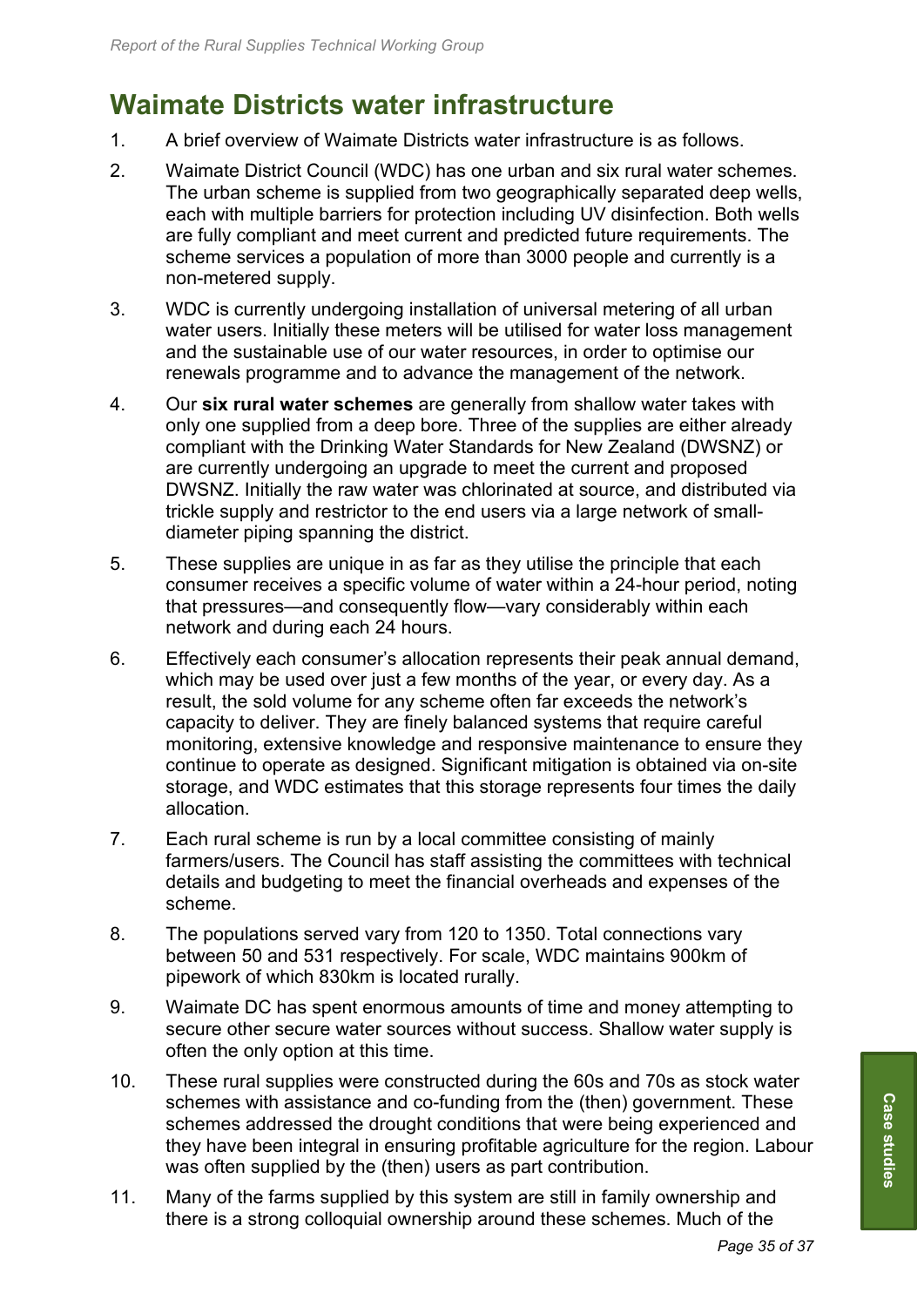infrastructure is situated on private land without lease or easement agreements. It has been stated that the continued use of private property for the conveyance network could potentially be compromised by "unaccepted" reform.

- 12. Of the total water supplied via our rural schemes, approximately 85 percent is used as stock drinking water.
- 13. Due to the location and terrain of some of our schemes we have very poor or no connectivity, which results in serious issues around live telemetry of data. In the same vein, the physical connection between supplies is highly unlikely to be based on topography and or geographic separation. In fact, there are some areas that could never be economically reticulated yet which feature in current government modelling.
- 14. I am sure that the situation in the Waimate District is one that is repeated around many rural councils throughout New Zealand, particularly within the South Island.
- 15. I have **heard with almost 100 percent agreement that our rural customers do not want any part of a larger amalgamated entity**. This has also been aired at a public meeting we have had in our urban area.
- 16. Trickle-fed supplies are particularly unique and whilst the revised DWSNZ are looking to address these, the operation is certainly not well understood. Of particular note is that they do not align with conventional pricing structures based on usage. There is no one-size-fits-all approach to cover the entire country or even regionally.